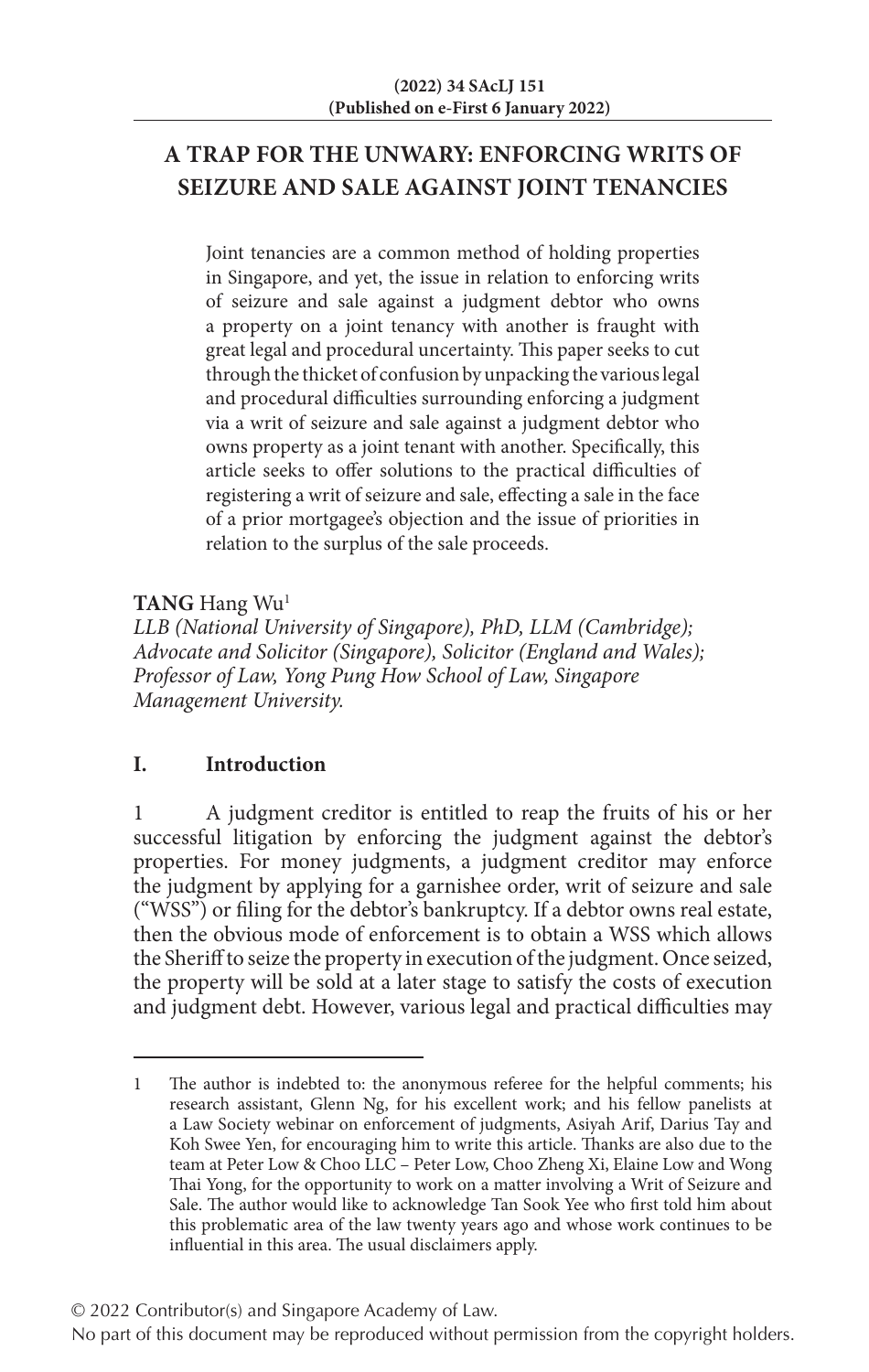arise in relation to enforcing a WSS against the judgment debtor's real estate. First, the property may not be owned solely by the debtor but rather it is owned as a joint tenancy with another. In Singapore, there are conflicting authorities on whether the debtor's interest in the joint tenancy is exigible to a WSS. Second, the property may be subject to a prior registered mortgage. If there is a prior mortgage, then this poses two complications in relation to the enforcement of the judgment debt. As a matter of practicality, the mortgaged sum may be quite substantial and there may not be any equity left in the property after paying off the mortgagee and costs of sale. Hence, it may not be worthwhile for the judgment creditor to pursue a WSS in this situation. Third, even if there is sufficient equity in the property, the mortgagee may not consent to the sale of the property especially if the judgment debtor is a valued client and servicing the mortgage debt every month.<sup>2</sup> In this situation, the judgment creditor is put in an extremely frustrating situation of seeking to effect a sale of the property without the mortgagee's consent. In this article, the author reviews and unpacks the legal controversy behind the enforcement of a WSS against a debtor who owns jointly tenanted property with another.

2 In light of these formidable difficulties, one might ask whether it is even worth applying for a WSS? Would a bankruptcy application against the debtor be a more effective mode of enforcement? Under the Insolvency, Restructuring and Dissolution Act 2018<sup>3</sup> ("IRDA"), a method a judgment creditor may enforce a judgment debt is by taking out a winding up application (if the judgment debtor is a company), $4$  or by making a creditor's bankruptcy application (if the judgment debtor is an individual).<sup>5</sup> A bankruptcy application would overcome the difficulty with the issue of whether a debtor's interest under a joint tenancy is exigible to a WSS. It is settled law that when a joint tenant is made bankrupt, his or her property which includes property owned as a joint tenant vests in the Official Assignee.<sup>6</sup> Hence, the joint tenancy would be severed when a joint tenant is adjudicated a bankrupt. However, there is a major drawback to enforcing a judgment debt via bankruptcy as compared to a WSS. In the bankruptcy process, should the property be insufficient to meet all debts, the judgment creditors and other unsecured creditors share the debtor's assets *pari passu* amongst themselves (assuming that the secured creditors

<sup>2</sup> See para 80(1)(c) of the Supreme Court Practice Directions which provides that a judgment creditor who seeks to effect the sale of mortgaged immovable property that has been seized under a WSS must state that the mortgagee had consented to that sale.

<sup>3</sup> Insolvency, Restructuring and Dissolution Act 2018 (Act 40 of 2018).

Insolvency, Restructuring and Dissolution Act 2018 (Act 40 of 2018) s 124.

<sup>5</sup> Insolvency, Restructuring and Dissolution Act 2018 (Act 40 of 2018) ss 307–311.

<sup>6</sup> *Re Dennis* [1995] 1 WLR 367; *Jones v Jones* [1996] 3 WLR 703.

<sup>© 2022</sup> Contributor(s) and Singapore Academy of Law.

No part of this document may be reproduced without permission from the copyright holders.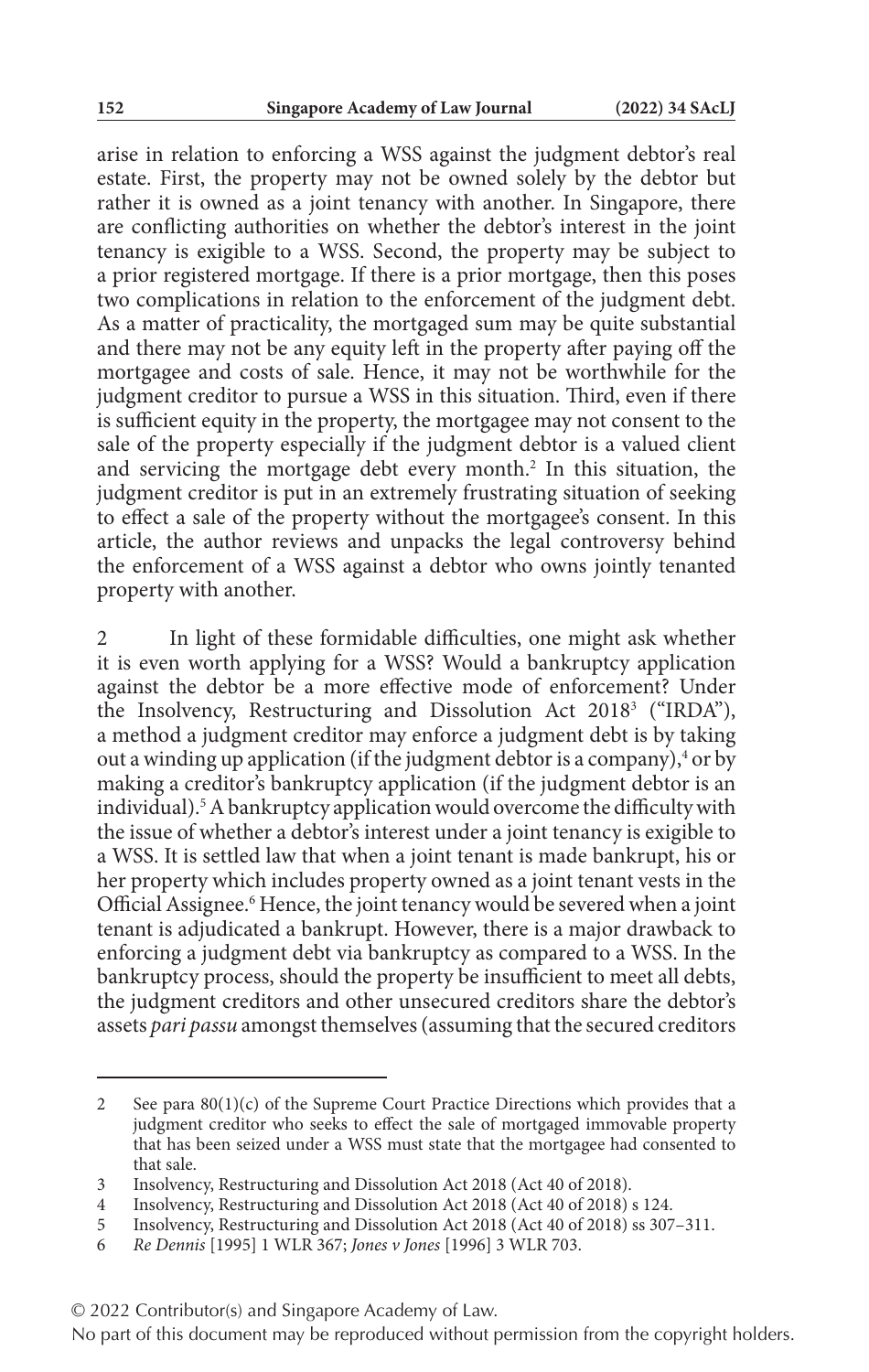have already been fully paid and the debtor still has surplus property for the unsecured creditors).7 The danger for the judgment creditor is that in filing for bankruptcy, this may cause other unsecured creditors to surface and file a proof of debt with the Official Assignee. Due to the *pari passu* principle, the judgment debt may not be fully paid. In contrast, if a judgment creditor successfully enforces a judgment debt via a WSS and the property is sold, that judgment creditor is entitled to the surplus of the sale proceeds after paying off the costs of the sale and mortgage over the property.<sup>8</sup> Thus, enforcing a judgment through the bankruptcy process may actually yield a lesser sum as compared to a WSS. It is for this reason that the WSS remains an important and effective mode of enforcing a judgment.

3 Unfortunately, the simple question of whether a creditor may enforce a judgment by way of a WSS against a judgment debtor who owns a jointly tenanted property with another has been fraught with uncertainty for more than 20 years. In fact, even the threshold issue of whether a WSS may attach to jointly tenanted property has been subject to controversy, with numerous conflicting cases at the High Court level.

4 Besides this controversy, the procedure in relation to executing a WSS is mystifying to say the least. The principal statute governing land registration, the Land Titles Act<sup>9</sup> ("LTA"), and Rules of Court<sup>10</sup> ("ROC") are not harmoniously drafted and use different terms resulting in the law in this area to be bewildering. It is not an exaggeration to say that the current state of law and procedure is nothing short of a disgrace and may be likened to a treacherous maze for unwary judgment creditors and their advisors.

5 In terms of the law and procedure of executing a WSS, the following are issues to be resolved:

> (a) What is the correct form to register under the LTA and ROC?

- (b) How long does registration under the LTA last?
- (c) How does a judgment debtor extend the registration?

(d) How does a debtor compel a sale if there is a pre-existing mortgagee who does not consent to the sale?

9 Cap 157, 2004 Rev Ed.

© 2022 Contributor(s) and Singapore Academy of Law.

<sup>7</sup> See s 203 of the Insolvency, Restructuring and Dissolution Act 2018 (Act 40 of 2018) for distribution rules pertaining to companies, and s 327 for rules pertaining to bankrupt individuals.

<sup>8</sup> See paras 61–65 below.

<sup>10</sup> Cap 322, R 5, 2014 Rev Ed.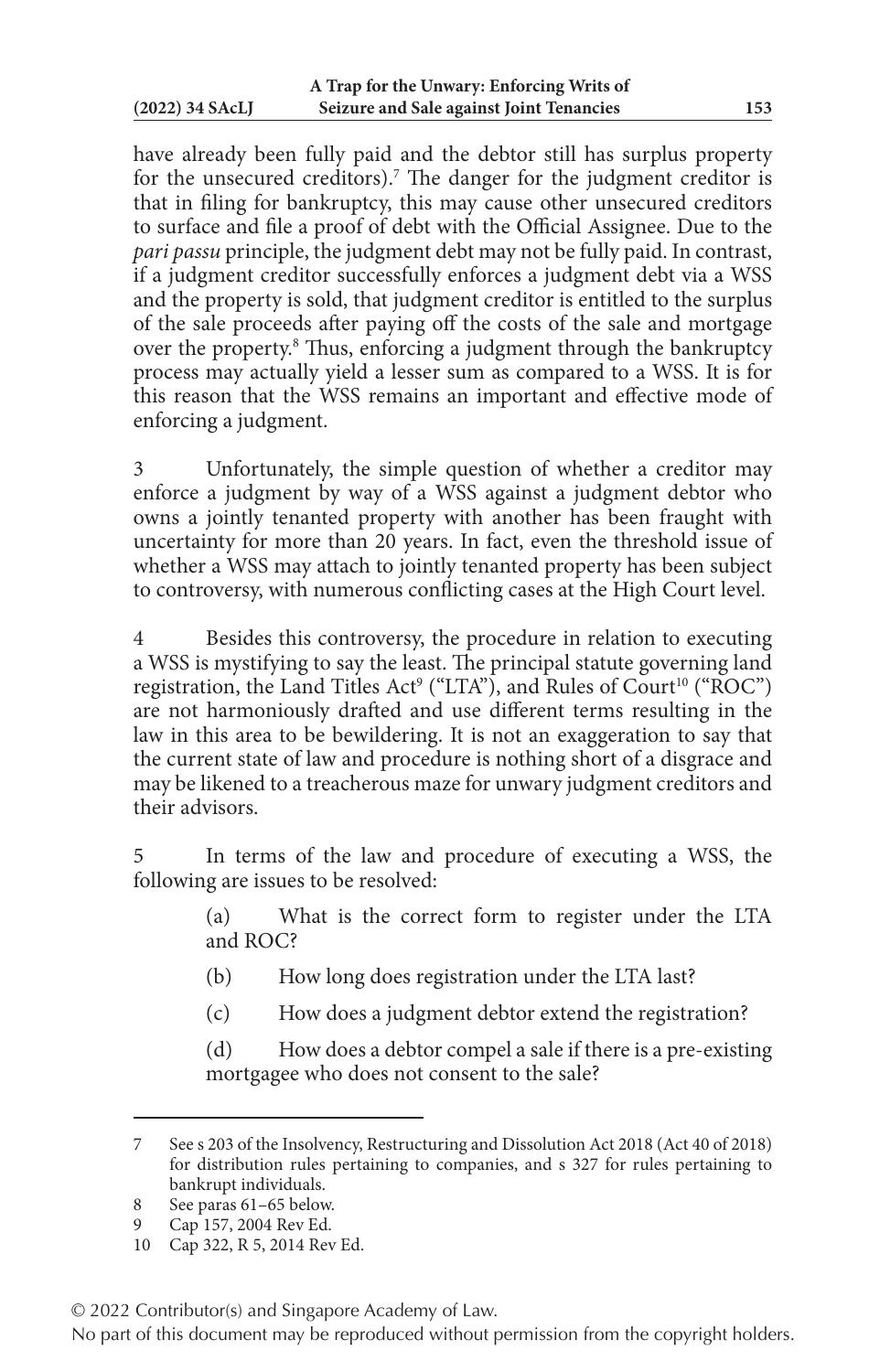(e) Whether a sale pursuant to a WSS is merely a sale of the judgment debtor's *aliquot* share in the jointly tenanted property or the entire property?

(f) How are priorities in relation to the surplus sale proceeds determined?

6 A failure to comply with the proper procedure in connection with the registration of the WSS and effect a sale before the registration lapses may lead to the dire consequence of loss of priority. This article seeks to offer solutions to the theoretical and practical difficulties of registering a WSS, compelling a sale in the face of a mortgagee's objection and the issue of priorities in relation to the surplus of the sale proceeds.

### **II. Is the interest of a joint tenant exigible to a Writ of Seizure and Sale?**

### *A. What is a Writ of Seizure and Sale?*

7 A WSS is the principal way a judgment creditor may enforce a money judgment in Singapore against a judgment debtor's property.<sup>11</sup> Section 13 of the Supreme Court of Judicature Act ("SCJA") provides:<sup>12</sup>

> A judgment for the payment of money to any person … may be enforced by a writ, to be called *a writ of seizure and sale*, under which all property, movable or *immovable*, of whatever description, of a judgment debtor may be seized … [emphasis added]

8 Thus, this section provides that amongst other things, a WSS may be used against immovable property.13 In other words, the WSS allows for the Sheriff to seize a judgment debtor's interest in land. If the judgment debt is not paid, the interest in land may then be sold and the proceeds used to pay the judgment creditor.<sup>14</sup> The governing provision for selling land pursuant to a WSS is s 135(1) of the LTA, which reads:<sup>15</sup>

<sup>11</sup> See O 46 and O 47 of the Rules of Court (Cap 322, R 5, 2014 Rev Ed). For a history of WSS see the comprehensive analysis of Pang Khang Chau JC in *Peter Low LLC v Higgins, Danial Patrick* [2018] 4 SLR 1003 at [22]–[33]. See also *Singapore Civil Procedure 2020* (Chua Lee Ming & Paul Quan eds) (Thomson Reuters, 10th Ed, 2019) at pp 880–889 for a commentary on execution by WSS after a judgment has been obtained.

<sup>12</sup> Supreme Court of Judicature Act (Cap 322, 2007 Rev Ed) s 13.

<sup>13</sup> See n 5 above and O 47 r 4 of the Rules of Court (Cap 322, R 5, 2014 Rev Ed).

<sup>14</sup> Rules of Court (Cap 322, R 5, 2014 Rev Ed) O 47 rr 4 and 5.

<sup>15</sup> Land Titles Act (Cap 157, 2004 Rev Ed) s 135(1).

<sup>© 2022</sup> Contributor(s) and Singapore Academy of Law.

No part of this document may be reproduced without permission from the copyright holders.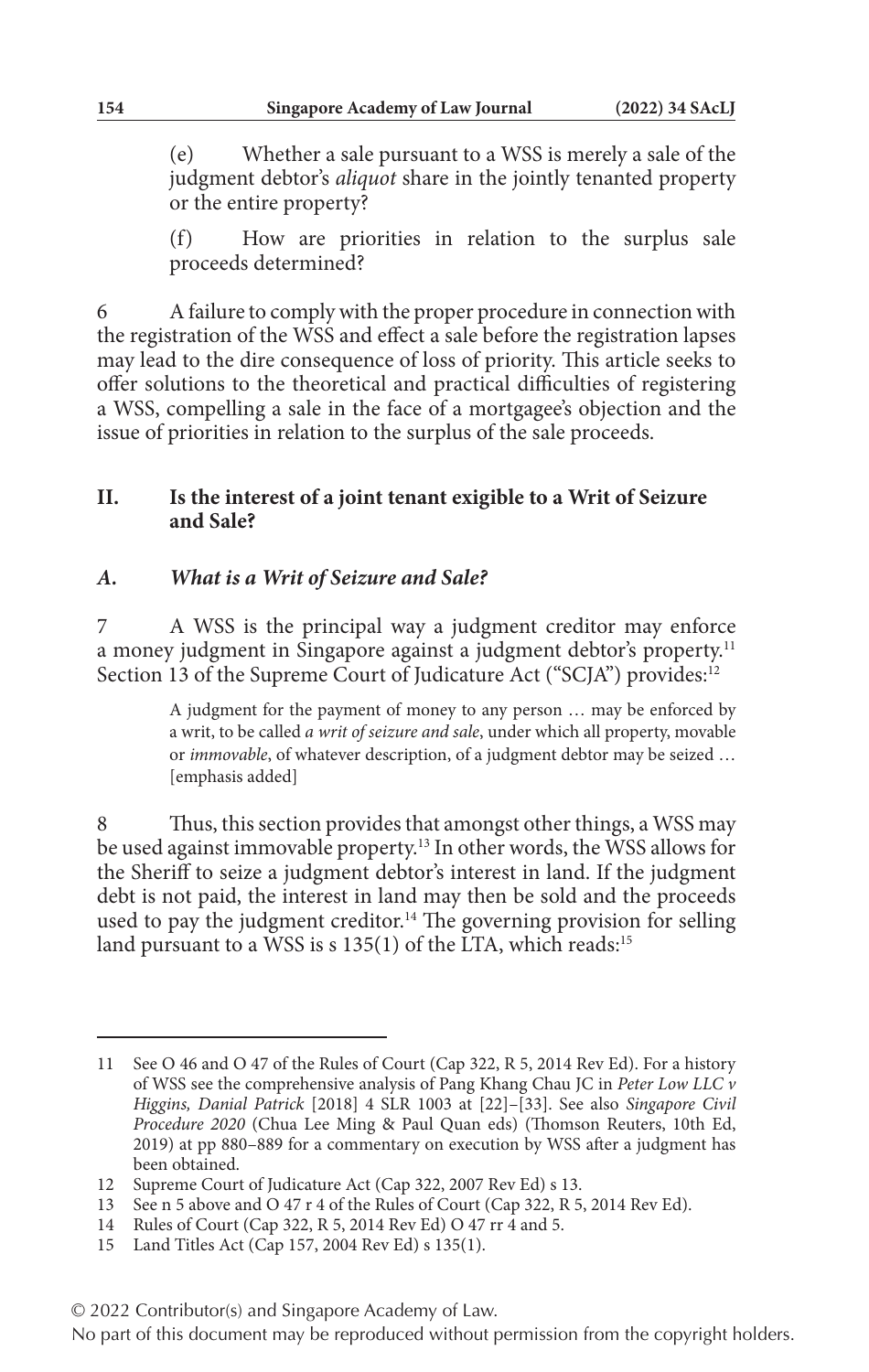The interest in registered land which may be sold in execution under a writ shall be the interest which belongs to the judgment debtor at the date of the registration of the writ.

9 If the type of co-ownership concerned is a tenancy in common, little difficulty arises given that tenants in common have clearly demarcated interest in the property. For example, if *A* and *B* are tenants in common each owning 50% interest in land, then *A's* judgment creditors may seize *A's* 50 % interest in land. In fact, the land registry would spell out the exact interests of each tenant in common in the property. Therefore, a WSS would attach over the interest of the debtor in a tenancy in common which is expressed in the land register

10 The difficulty arises when the interest of the debtor is in the form of a joint tenancy owned with another. The controversy surrounding recent conflicting Singapore case law tackled this vexed question: What is the interest, if any, of a joint tenant which is subject to a WSS? In a joint tenancy, it is often said that co-owners together own the whole interest rather than a part.<sup>16</sup> Joint tenants have rights between themselves; however, against the world, they are viewed as one.<sup>17</sup> According to Bracton, a joint tenancy is expressed in the classic Latin maxim *totum tenet et nihil tenet* ("each holds everything but yet holds nothing").18 *The First Part of the Institutes of the Laws of England; or, A Commentary upon Littleton, not the Name of a Lawyer Only, but of the Law Itself* ("*Coke on Littleton*") highlighted that the main difference between a joint tenant and a tenant in common is that "joint-tenants have the lands by one joint title and in one right, and tenants in common by several titles, or by one title and by several rights".19 This expression of a joint tenancy has been recognised in Singapore. Chao Hick Tin JA in *Goh Teh Lee v Lim Li Pheng Maria* described the joint tenancy as follows:<sup>20</sup>

<sup>16</sup> *Goh Teh Lee v Lim Li Pheng Maria* [2010] 3 SLR 364 at [13]; see also Tang Hang Wu & Kelvin F K Low, *Tan Sook Yee's Principles of Singapore Land Law* (LexisNexis, 4th Ed, 2019) at p 206.

<sup>17</sup> *Goh Teh Lee v Lim Li Pheng Maria* [2010] 3 SLR 364 at [13]; see also Tang Hang Wu & Kelvin F K Low, *Tan Sook Yee's Principles of Singapore Land Law* (LexisNexis, 4th Ed, 2019) at p 206.

<sup>18</sup> This was noted in Barry C Crown, "Partial Alienation by One Co-Owner of Land" [2000] Sing JLS 92 at 92, citing Henry de Bracton in *De Legibus et Consuetudinibus Angliae* vol 4 (George E Woodbine ed) (Oxford University Press, 1932) at p 336. See also Barry C Crown, "Severance of Joint Tenancy of Land by Partial Alienation" (2001) 117 LQR 477 at 477.

<sup>19</sup> Edward Coke, *The First Part of the Institutes of the Laws of England; or, A Commentary upon Littleton, not the Name of a Lawyer Only, but of the Law Itself* (J & W T Clarke, 19th Ed, 1832) at para 189a.

<sup>20</sup> *Goh Teh Lee v Lim Li Pheng Maria* [2010] 3 SLR 364 at [11].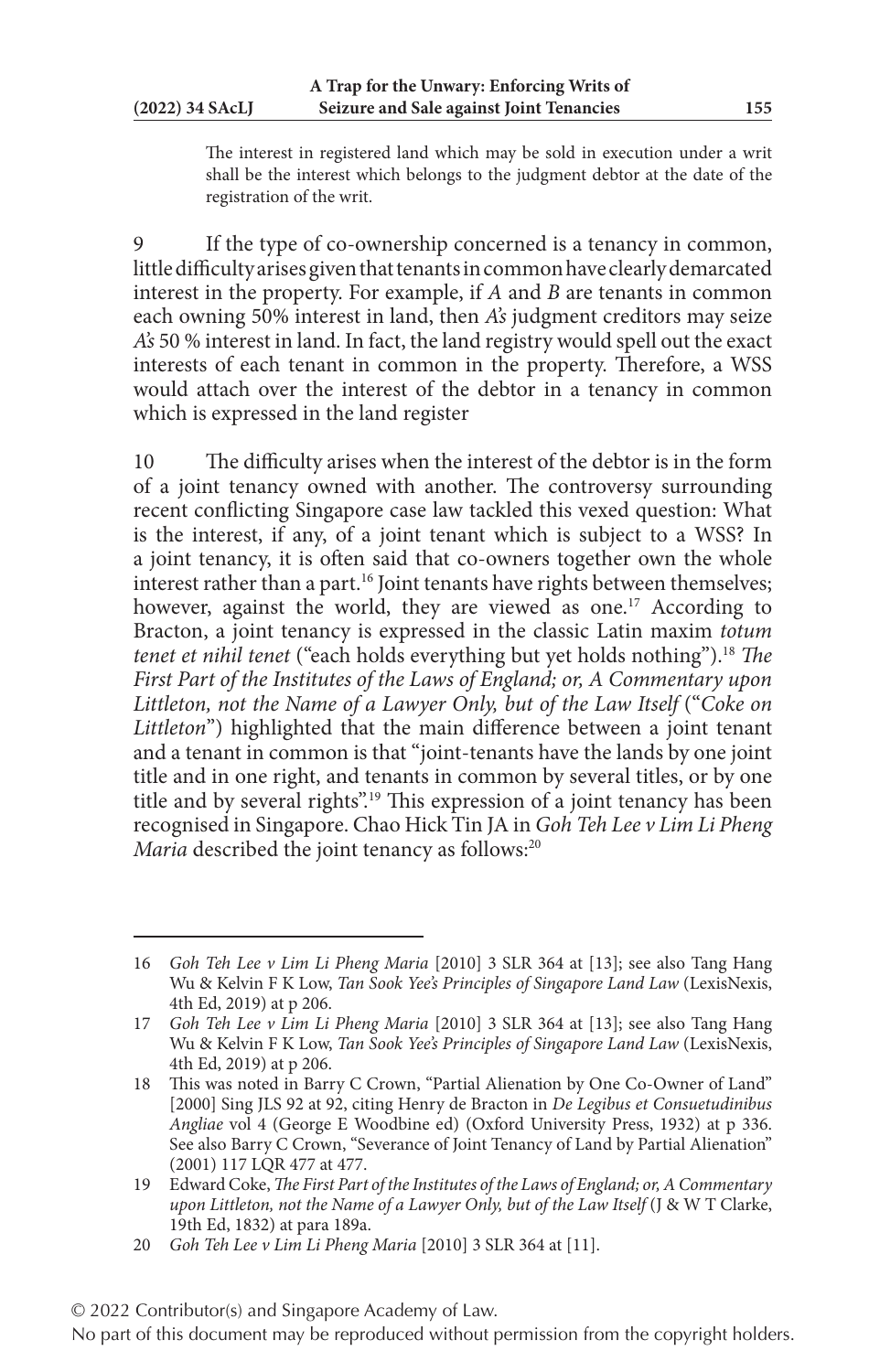In a joint-tenancy, each joint tenant holds the whole jointly and nothing severally: *quilibet totum tenet et nihil tenet; scilicet, totum in communi, et nihil separatism per se* [each holds the entirety and yet holds nothing; that is, the entirety in common, and nothing separately by itself]. Joint tenants have rights *inter se*, but against the world they are seen as one single owner. Thus, no one joint tenant holds any specific or distinct share of the co-owned interest himself.

11 Given the idea that each joint tenant holds the whole jointly and nothing severally, is a joint tenant's interest in the property an "interest which belongs to the judgment debtor" for the purposes of s 135(1) of the LTA?

12 There have been several conflicting decisions from the Singapore High Court about the issue of whether a judgment creditor can apply for a WSS against jointly tenanted property. The table below shows a summary of the conflicting decisions.

| <b>Property Held in Joint Tenancy</b>                                                                                                                                                                                                                              | Property Held in Joint Tenancy is                                                                                                |
|--------------------------------------------------------------------------------------------------------------------------------------------------------------------------------------------------------------------------------------------------------------------|----------------------------------------------------------------------------------------------------------------------------------|
| is Subject to Writ of Seizure and                                                                                                                                                                                                                                  | not Subject to Writ of Seizure and                                                                                               |
| Sale                                                                                                                                                                                                                                                               | Sale                                                                                                                             |
| 1. Chan Shwe Ching v Leong Lai Yee<br>$[2015]$ 5 SLR 295<br>2. Peter Low LLC v Higgins, Danial<br>Patrick [2018] 4 SLR 1003<br>3. Ong Boon Hwee v Cheah Ng Soo<br>[2019] 4 SLR 1392<br>4. Chain Land Elevator Corp v<br>FB Industries Pte Ltd [2020]<br>5 SLR 1336 | 1. Malayan Banking Bhd v<br>Focal Finance Ltd [1998]<br>3 SLR(R) 1008<br>2. Chan Lung Kien v Chan Shwe<br>Ching [2018] 4 SLR 208 |

13 Even though two cases have taken the view that a creditor may not apply for a WSS against jointly tenanted property,<sup>21</sup> recent jurisprudence has come to the opposite conclusion.<sup>22</sup> At present, this issue has not been conclusively resolved by the Singapore Court of Appeal. We now turn to

© 2022 Contributor(s) and Singapore Academy of Law.

<sup>21</sup> See *Malayan Banking Bhd v Focal Finance Ltd* [1998] 3 SLR(R) 1008 and *Chan Lung Kien v Chan Shwe Ching* [2018] 4 SLR 208.

<sup>22</sup> See *Chan Shwe Ching v Leong Lai Yee* [2015] 5 SLR 295; *Chan Yat Chun v Sng Jin Chye* [2016] SGHCR 4; *Peter Low LLC v Higgins, Danial Patrick* [2018] 4 SLR 1003; *Ong Boon Hwee v Cheah Ng Soo* [2019] 4 SLR 1392 and *Chain Land Elevator Corp v FB Industries Pte Ltd* [2020] 5 SLR 1336. The Singapore Academy of Law's Law Reform Committee has also considered this issue, recommending for the Land Titles Act and the Rules of Court to be amended to clarify that a judgement debtor's interest may be subject to a Writ of Seizure and Sale. See Law Reform Committee, Singapore Academy of Law, *Report of Civil Remedies* (December 2020) at para 1.76(1) (Chairman: Kannan Ramesh J).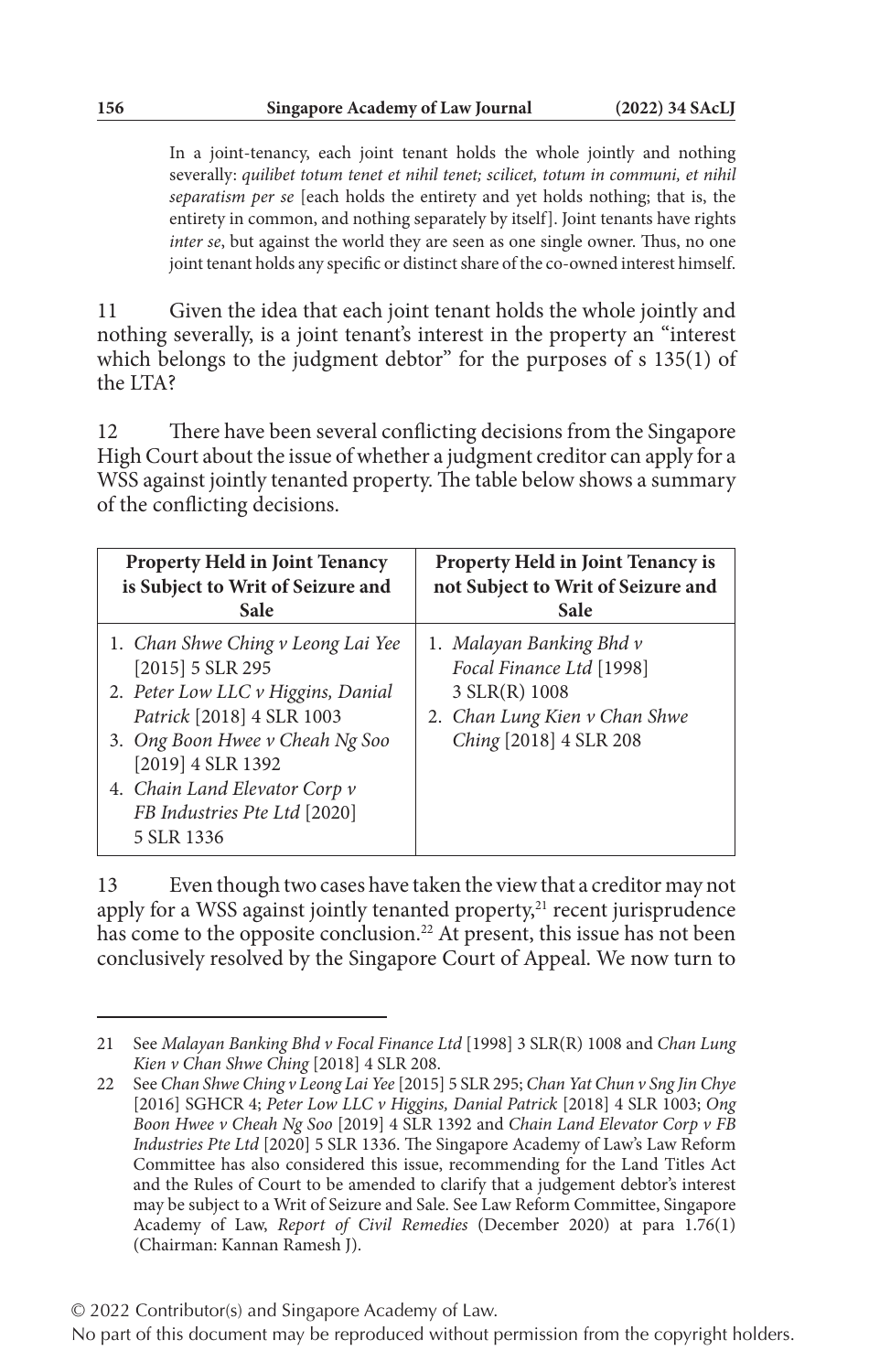the debate canvassed in these cases, namely whether an interest of a joint tenant is exigible to a WSS.

### *B. Is a joint tenant's share in a property exigible to a Writ of Seizure and Sale?*<sup>23</sup>

14 The first modern case that dealt with this issue was *Malayan Banking Bhd v Focal Finance Ltd*24 ("*Focal Finance*"). This case involved a couple who owned a property as joint tenants. The property was mortgaged to OCBC. Upon the couple's default in mortgage payments, OCBC exercised its power of sale.<sup>25</sup> After the property was sold and mortgage sum repaid, there was a surplus of proceeds. Two judgment creditors, Focal Finance (the creditor of only the husband) and Malayan Banking Bhd (the creditor of the couple) claimed for the surplus proceeds.26 Focal Finance registered its WSS in November 1996 whereas Malayan Banking Bhd had registered its WSS in December 1996.

15 Tay Yong Kwang JC held that only Malayan Banking Bhd, being the creditor of the couple, was entitled to the surplus of sale proceeds. According to Tay JC, a WSS against immovable property cannot be used to enforce a judgment against a debtor who is a joint tenant of that immovable property for the following three reasons.<sup>27</sup> First, according to Tay JC, a WSS must attach to a distinct and identifiable interest.<sup>28</sup> However, the learned judge reasoned that a joint tenant does not have a distinct and identifiable share in land (as required by O 47 r 4(1)(*a*) of the ROC) unless the joint tenancy is severed.<sup>29</sup> Thus, to Tay JC, "[t]o seize one joint tenant's interest is also to seize also the interest of his co-owners when they are not subject to the judgment which is being enforced".<sup>30</sup>

16 Second, Tay JC thought that the court should not hold a WSS, when registered, severs a joint tenancy because it would create a "fine mess".31 This is because the learned judge said that the position of the co-owners *vis-à-vis* each other would be uncertain should the WSS

<sup>23</sup> This issue was recently analysed in Alvin W L See, "Reconciling Joint Tenancies with Writs of Seizure and Sale" (2021) 85 Conv 45.

<sup>24</sup> [1998] 3 SLR(R) 1008.

<sup>25</sup> *Malayan Banking Bhd v Focal Finance Ltd* [1998] 3 SLR(R) 1008 at [2].

<sup>26</sup> *Malayan Banking Bhd v Focal Finance Ltd* [1998] 3 SLR(R) 1008 at [4].

<sup>27</sup> *Malayan Banking Bhd v Focal Finance Ltd* [1998] 3 SLR(R) 1008 at [24].

<sup>28</sup> *Malayan Banking Bhd v Focal Finance Ltd* [1998] 3 SLR(R) 1008 at [15].

<sup>29</sup> *Malayan Banking Bhd v Focal Finance Ltd* [1998] 3 SLR(R) 1008 at [15].

<sup>30</sup> *Malayan Banking Bhd v Focal Finance Ltd* [1998] 3 SLR(R) 1008 at [15]. Also cited in *Chan Lung Kien v Chan Shwe Ching* [2018] 4 SLR 208 at [29].

<sup>31</sup> *Malayan Banking Bhd v Focal Finance Ltd* [1998] 3 SLR(R) 1008 at [18].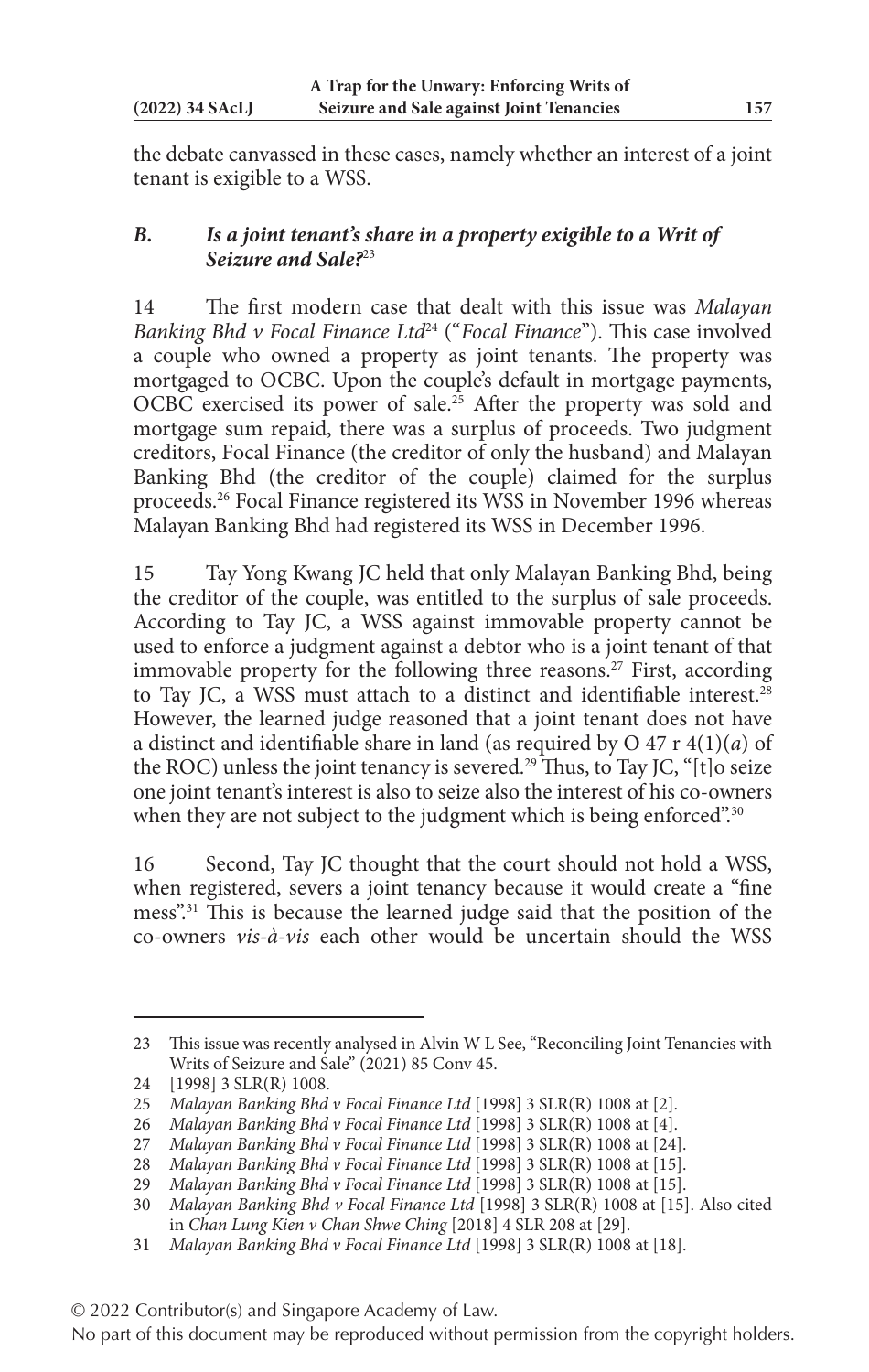subsequently be withdrawn, or should its registration lapse.<sup>32</sup> Another reason given was that the registration of a WSS (if that was even possible) does not result in severance of the joint tenancy until the Sheriff transfers the judgment debtor's interest to another person.<sup>33</sup> Finally, Tay JC noted that his holding was consistent with the position of Canadian case law such as *Power v Grace*. 34

17 Writing in a case note, Professor Tan Sook Yee doubted the reasoning of *Focal Finance*, characterising this judgment as "disturbing". Professor Tan observed as follows:<sup>35</sup>

> A joint tenant can alienate his interest, either totally or partially, during his lifetime and when he does so the joint tenancy is converted, by severance, into a tenancy in common. The interest of a joint tenant can also be involuntarily alienated as when a joint tenant becomes a bankrupt. His joint interest can be taken by the Official Assignee and when this happens, the joint tenancy becomes a tenancy in common. However unlike other owners of property a joint tenant cannot transfer his interest held in joint tenancy by will. Aside from this a joint tenant's rights are the same as other owners of property. So why is it that an interest of a joint tenant cannot be the subject of a writ of seizure and sale?

18 Despite Professor Tan's trenchant criticism, *Focal Finance* remained unchallenged for over 15 years in Singapore. A possible reason is because judgment creditors did not wish to spend the legal cost of bringing the matter to the Court of Appeal when their chances of recovery are uncertain. It was only in 2015 when the *Focal Finance* decision was doubted by Edmund Leow JC in *Chan Shwe Ching v Leong Lai Yee*36 ("*Chan Shwe Ching*"). Leow JC did not think that an interest in land had to be "distinct and identifiable" for a WSS to attach.<sup>37</sup> In this regard, Leow JC noted that there was a "notable absence of any citation of supporting authority for this proposition in [*Focal Finance*]".38 Citing Professor Tan, Leow JC pointed out that since every joint tenant was entitled to dispose of an *aliquot* share by alienation, it follows that a joint tenant had an interest in land which was identifiable and capable of being determined.39 Thus, Leow JC held that a WSS could be issued against a joint tenant's interest in land.

<sup>32</sup> *Malayan Banking Bhd v Focal Finance Ltd* [1998] 3 SLR(R) 1008 at [18].

<sup>33</sup> *Malayan Banking Bhd v Focal Finance Ltd* [1998] 3 SLR(R) 1008 at [18].

<sup>34</sup> *Malayan Banking Bhd v Focal Finance Ltd* [1998] 3 SLR(R) 1008 at [20], citing the Canadian case of *Power v Grace* [1932] 1 DLR 801.

<sup>35</sup> Tan Sook Yee, "Execution Against Co-Owned Property: *Malayan Banking Bhd v Focal Finance Ltd*" [2000] Sing JLS 52 at 53.

<sup>36</sup> *Chan Shwe Ching v Leong Lai Yee* [2015] 5 SLR 295.

<sup>37</sup> *Chan Shwe Ching v Leong Lai Yee* [2015] 5 SLR 295 at [11].

<sup>38</sup> *Chan Shwe Ching v Leong Lai Yee* [2015] 5 SLR 295 at [11].

<sup>39</sup> *Chan Shwe Ching v Leong Lai Yee* [2015] 5 SLR 295 at [12].

No part of this document may be reproduced without permission from the copyright holders.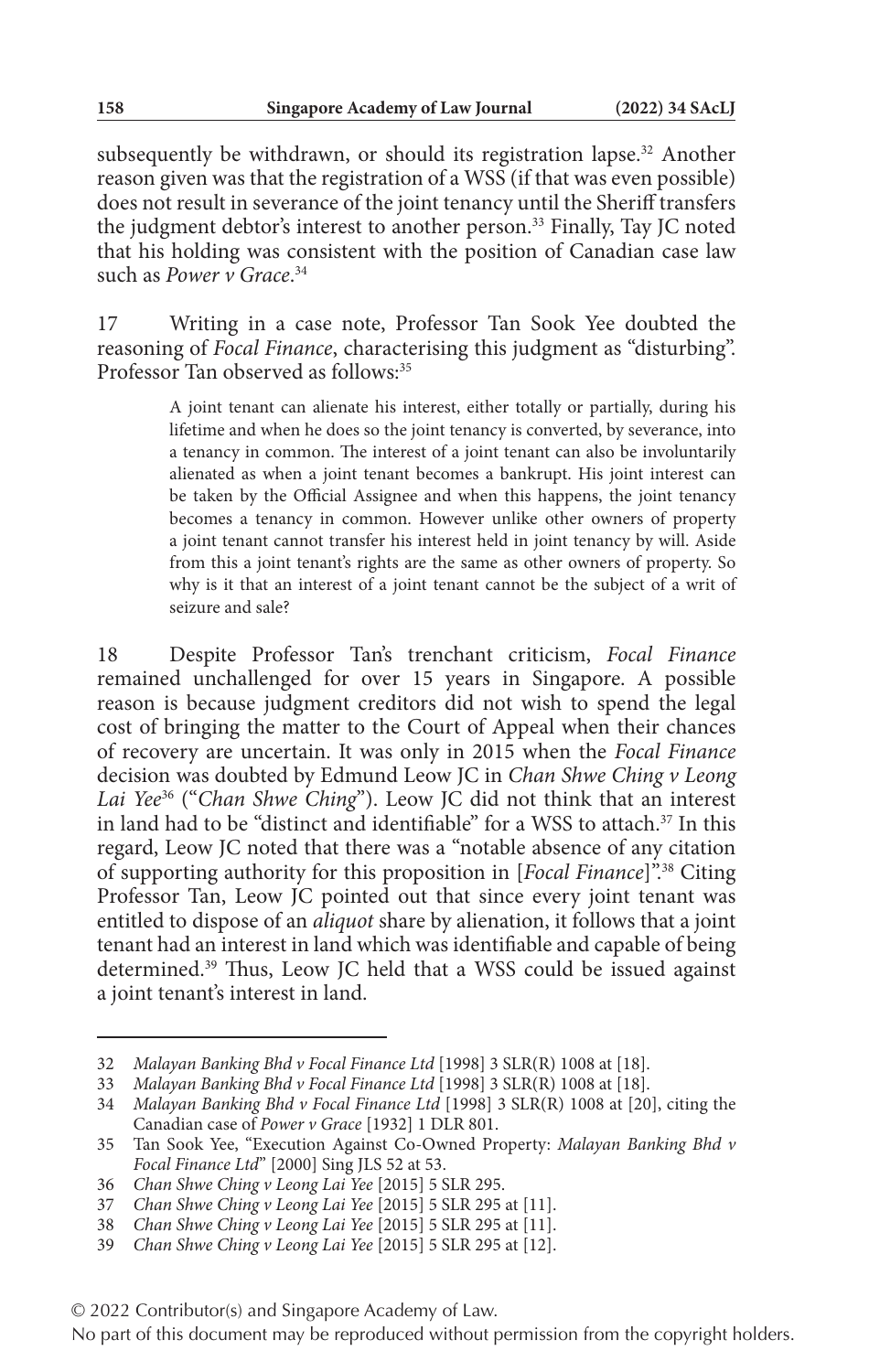19 However, the tide quickly turned in favour of the *Focal Finance* position in two subsequent decisions. First, the High Court case of *Chan Lung Kien v Chan Shwe Ching*40 ("*Chan Lung Kien*") which involved competing judgment creditors who had obtained summary judgment against a debtor in a lawsuit. The debtor held an interest in a property with her husband in joint names. Both judgment creditors used the WSS process to satisfy their respective judgment debts. Adopting the reasoning in *Focal Finance* (and rejecting Leow JC's reasoning in *Chan Shwe Ching*), Chua Lee Ming J held that the WSSes obtained by both the judgment creditors did not attach to the debtor's interest as a joint tenant in the property.41 It should be noted that *Chan Lung Kien* is a related case to *Chan Shwe Ching*. Chua J set aside the earlier WSS obtained in *Chan Shwe Ching* and therefore undermined the weight of authority of *Chan Shwe Ching*.

20 Next, in *One Investment and Consultancy Ltd v Cham Poh Meng*, Kannan Ramesh J appeared to have some sympathy for the *Focal Finance* position by way of *obiter dicta* saying:42

> The approach in *Chan Shwe Ching* glosses over the key point made in *Malayan Banking* which was that the interests of the parties in a joint tenancy were not 'distinct and identifiable', and as such were not capable of being seized. It also did not consider the suitability of the modalities of the WSS mechanism to an assessment of interests in a jointly owned asset. I say no more as the issue before me concerned the attachment of a joint account by a garnishee order, and not the attachment of jointly owned assets under a WSS.

21 Twenty years later after it was decided the reasoning in *Focal Finance* was comprehensively refuted in *Peter Low LLC v Higgins, Danial Patrick*43 ("*Peter Low*"). The defendant co-owned a property with his wife as joint tenants and the plaintiff was a law firm that represented the defendant in two lawsuits. Subsequently, the plaintiff ceased to act as the defendant's solicitors and obtained judgment in default of appearance against the defendant for unpaid legal fees. The plaintiff then applied for an order attaching the defendant's interest in the property to satisfy the judgment. However, this application was dismissed by the Assistant Registrar because he considered himself bound by the *Focal Finance*

<sup>40</sup> *Chan Lung Kien v Chan Shwe Ching* [2018] 4 SLR 208 at [29]–[33]. This case was appealed but the point on whether a joint tenancy was exigible to a WSS was, unfortunately, *not* one of the grounds of appeal. Hence, the Court of Appeal did not have the opportunity to weigh in on this issue. The main issue on appeal was whether the actions of the other joint tenant prior to the second WSS had in fact severed the joint tenancy.

<sup>41</sup> *Chan Lung Kien v Chan Shwe Ching* [2018] 4 SLR 208 at [61].

<sup>42</sup> *One Investment and Consultancy Ltd v Cham Poh Meng* [2016] 5 SLR 923 at [5].

<sup>43</sup> *Peter Low LLC v Higgins, Danial Patrick* [2018] 4 SLR 1003.

<sup>© 2022</sup> Contributor(s) and Singapore Academy of Law.

No part of this document may be reproduced without permission from the copyright holders.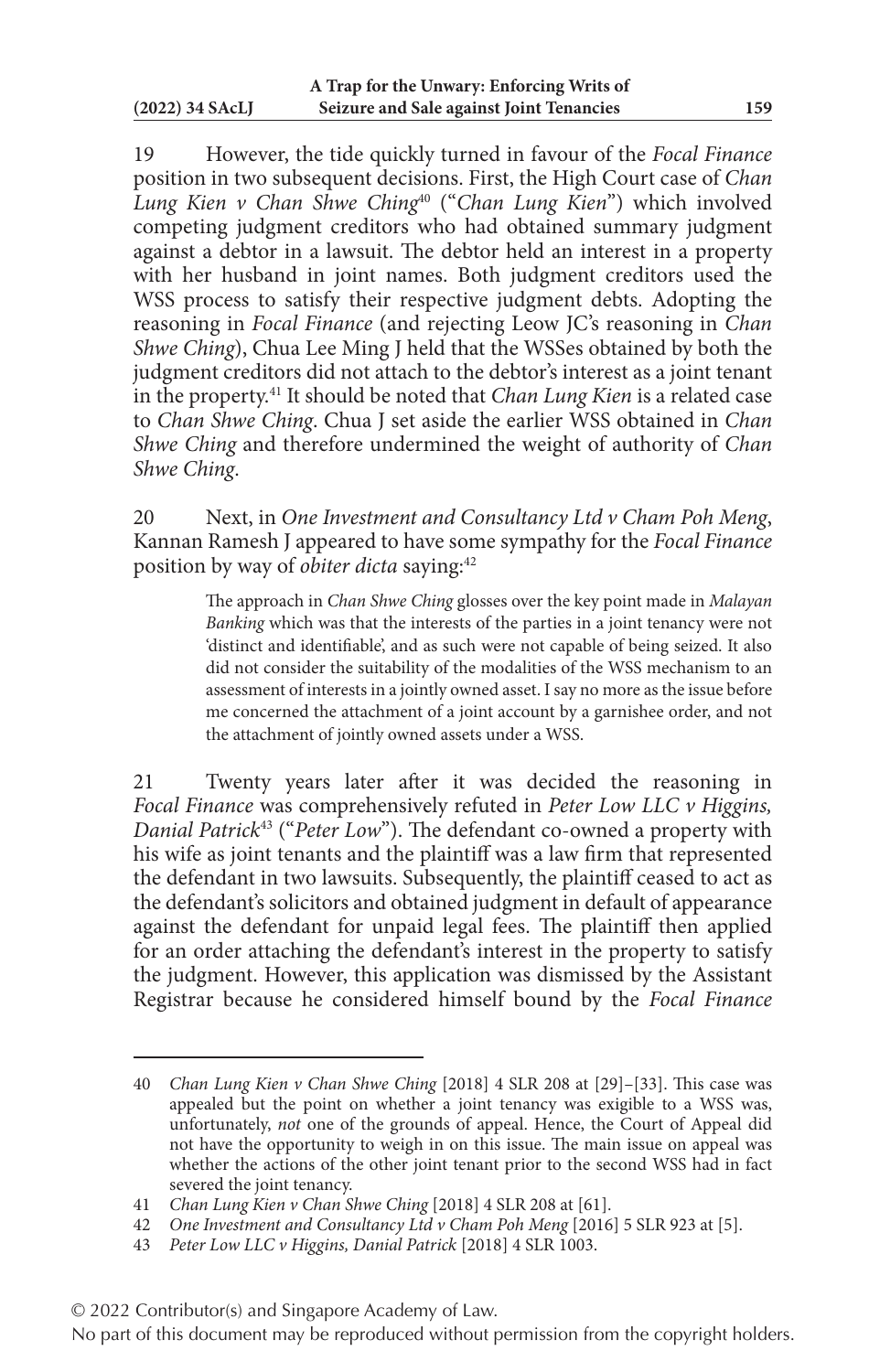decision (which was followed by the *Chan Lung Kien* case). According to the assistant registrar, the cases of *Chan Shwe Ching* and *Chan Lung Kien* involved the same WSS. Since *Chan Lung Kien* set aside the order granted in *Chan Shwe Ching*, the former had precedential force.<sup>44</sup> The plaintiff appealed, arguing that *Focal Finance* should not be followed.

22 Pang Khang Chau JC held that a joint tenant's interest was sufficiently distinct and identifiable to be seized by a WSS for the purposes of O 47 r  $4(1)(a)$  of the ROC.<sup>45</sup> Pang JC gave four reasons comprising historical, doctrinal and policy explanations for this. First, the historical jurisprudence did not support the *Focal Finance* position. In an impressive historical analysis, Pang JC surveyed the genesis behind the WSS and found that prior to that decision, English law had always allowed for the execution of money judgments against the interest of a joint tenant in land via the use of the writ of *eligit*. 46 This position is illustrated in *Lord Abergavenny's case*47 and Sir Edward Coke's publication, *Coke on Littleton*. 48

23 Thus, when the British government acquired sovereignty over Singapore in 1824, this was likely the position received by Singapore pursuant to the Second Charter of Justice.<sup>49</sup> Eventually, even though the writ of *elegit* had been replaced by newer writs pursuant to the Civil Procedure Ordinance 1878, the Civil Procedure Code 1907, the Courts Ordinance 1934, the Courts Ordinance 1955 and finally, the Supreme Court of Judicature Act 1969, all of those statutes supported the view that the interest of a joint tenant in land was exigible to execution.<sup>50</sup> John Baalman, the draftsman of the Land Titles Ordinance 1956<sup>51</sup> was also of the same view. In his commentary on s 106(1) of the Land Titles Ordinance, he wrote:<sup>52</sup>

> It has been held in Australia that the interest of a joint tenant can be taken under a writ [citing *Registrar-General v Wood* (1926) 39 CLR 46]. So also that of a tenant in common [citing *In re Guss* (1927) 28 SR (NSW) 226]. There is nothing in this Ordinance which makes those decisions inapplicable.

50 *Peter Low LLC v Higgins, Danial Patrick* [2018] 4 SLR 1003 at [22]–[33].

<sup>44</sup> *Peter Low LLC v Higgins, Danial Patrick* [2018] 4 SLR 1003 at [2]

<sup>45</sup> *Peter Low LLC v Higgins, Danial Patrick* [2018] 4 SLR 1003 at [88] and [141].

<sup>46</sup> *Peter Low LLC v Higgins, Danial Patrick* [2018] 4 SLR 1003 at [15]–[20].

<sup>47</sup> *Lord Abergavenny's case* (1607) 6 Co Rep 78b; 77 ER 373.

<sup>48</sup> J & W T Clarke, 19th Ed, 1832.

<sup>49</sup> *Peter Low LLC v Higgins, Danial Patrick* [2018] 4 SLR 1003 at [21].

<sup>51</sup> Land Titles Ordinance 1956 (Ord 21 of 1956).

<sup>52</sup> John Baalman, *The Singapore Torrens System – Being a Commentary on the Land Titles Ordinance, 1956 of the State of Singapore* (The Government of the State of Singapore, 1961) at p 218. Cited in *Peter Low LLC v Higgins, Danial Patrick* [2018] 4 SLR 1003 at [35].

No part of this document may be reproduced without permission from the copyright holders.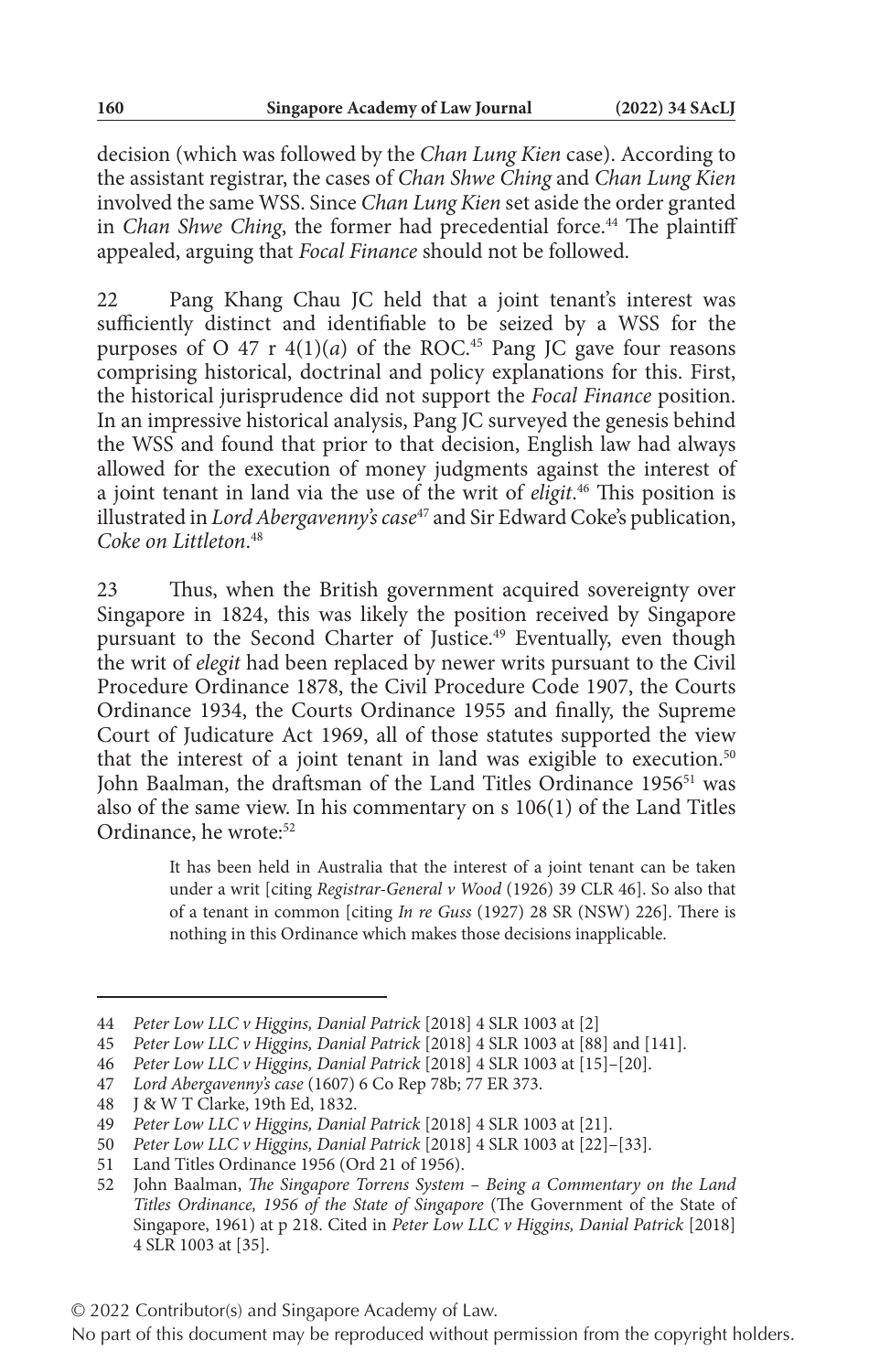24 Second, the position in all Commonwealth jurisdictions allowed for a joint tenant's interest in land to be taken in execution of money judgments.<sup>53</sup> Pang JC noted that even though the Canadian decision of *Power v Grace* was cited in *Focal Finance* as supporting the proposition that a joint tenancy may not be taken in execution of a judgment, it was misinterpreted.54 On closer examination of *Power v Grace*, Pang JC found that that the case decided that under Ontario law, severance occurred when a sheriff advertises the land for sale.<sup>55</sup> Thus, Pang JC reasoned the true proposition to be derived from *Power v Grace* was that the relevant statutory context determines when severance actually occurs. In other words, *Power v Grace* did not stand for the proposition that a joint tenant's interest may not be taken in execution of a judgment. Besides Canada,<sup>56</sup> the Commonwealth jurisdictions of England,<sup>57</sup> Australia,<sup>58</sup> Hong Kong,<sup>59</sup> Ireland,<sup>60</sup> New Zealand,<sup>61</sup> Bahamas,<sup>62</sup> Barbados<sup>63</sup> and Jamaica<sup>64</sup> also took the view that a joint tenant's interest in land may be subject to execution. Pang JC held that the position adopted by the Commonwealth courts should be followed in Singapore. This was because it was generally desirable for courts to harmonise the development of common law around the world, especially on issues where other jurisdictions were already aligned upon. Moreover, Pang JC did not see any local circumstances for this not to be the position in Singapore as well. $65$ 

25 Third, Pang JC was of the view that joint tenants did have a notional share in the property.66 This is because a joint tenant may sever the joint tenancy without the prior consent of the other joint tenants<sup>67</sup> or

<sup>53</sup> *Peter Low LLC v Higgins, Danial Patrick* [2018] 4 SLR 1003 at [37]–[56].

<sup>54</sup> *Peter Low LLC v Higgins, Danial Patrick* [2018] 4 SLR 1003 at [92].

<sup>55</sup> *Peter Low LLC v Higgins, Danial Patrick* [2018] 4 SLR 1003 at [92]–[94].

<sup>56</sup> See for example *Power v Grace* [1932] 2 DLR 793 and *Maroukis v Maroukis* [1984] 2 SCR 137.

<sup>57</sup> In England, the position has been reflected by *Lord Abergavenny's case* and Edward Coke, *The First Part of the Institutes of the Laws of England; or, A Commentary upon Littleton, not the Name of a Lawyer Only, but of the Law Itself* (J & W T Clarke, 19th Ed, 1832) at p 184b.

<sup>58</sup> See *Wright v Gibbons* (1949) 78 CLR 313 at 324 and *Boyd v Thorn* [2017] NSWCA 210 at [78].

<sup>59</sup> See *Yu Pei-Tseng v Mong Wing Ho Alexander* [1978] HKDCLR 15 at 19.

<sup>60</sup> See the cases of *Containercare (Ireland) Ltd v Geoffrey Wycherley* [1982] IR 143 and *Judge Alan Mahon v Noel Lawlor* [2011] IR 311.

<sup>61</sup> See *Gateshead Investments Ltd v Christopher Michael Harvey* [2014] NZCA 361.

<sup>62</sup> See *James F Walker v Susan Lunborg* [2008] UKPC 17.

<sup>63</sup> See the cases of *Royal Bank of Canada v Jordan*; *Barclays Bank plc v Jordan* (1994) 48 WIR 61.

<sup>64</sup> See *First Global Bank Ltd v Rohan Rose* [2016] JMCC COMM 19.

<sup>65</sup> *Peter Low LLC v Higgins, Danial Patrick* [2018] 4 SLR 1003 at [128].

<sup>66</sup> *Peter Low LLC v Higgins, Danial Patrick* [2018] 4 SLR 1003 at [88].

<sup>67</sup> *Peter Low LLC v Higgins, Danial Patrick* [2018] 4 SLR 1003 at [88].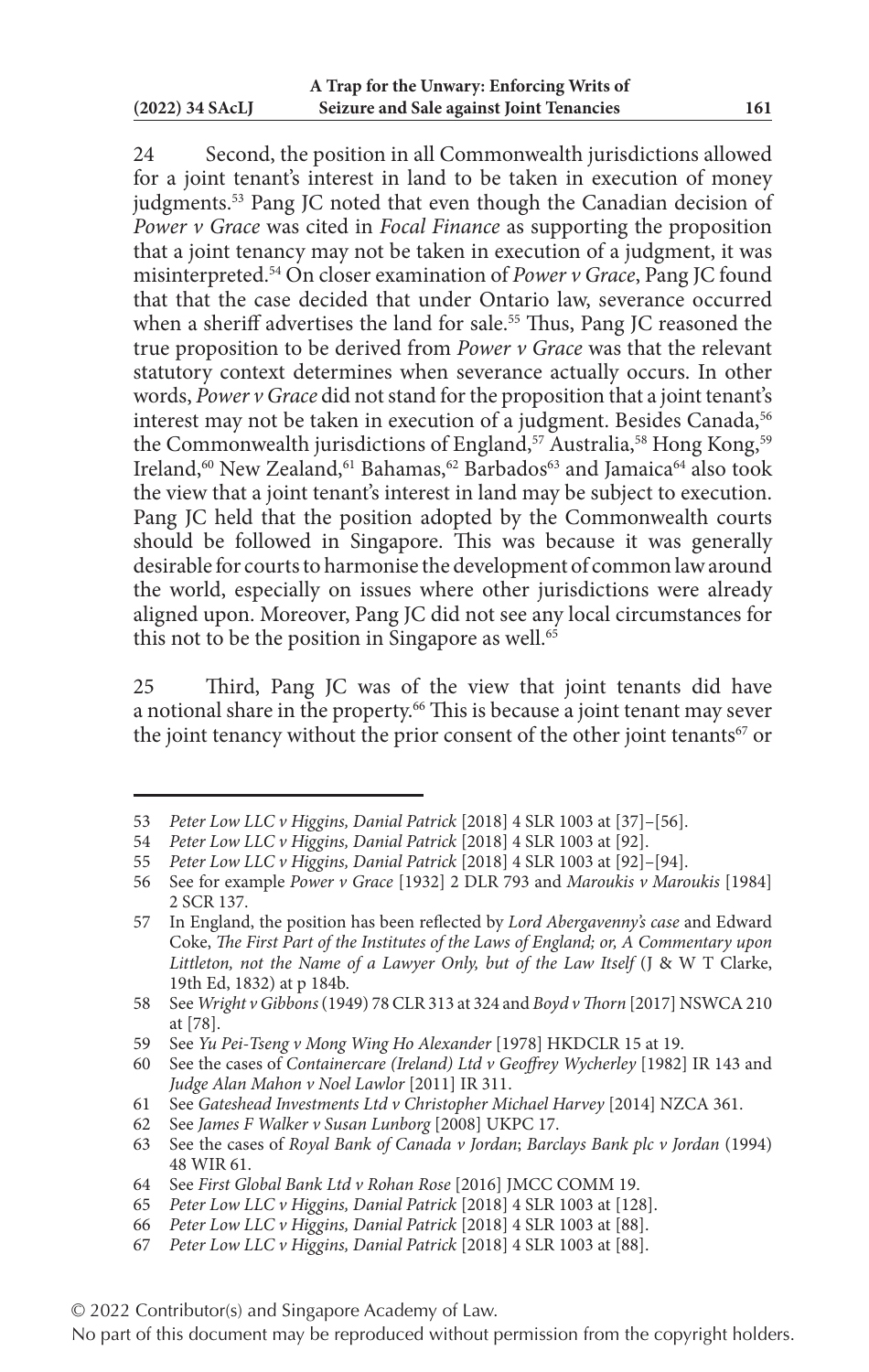alienate his or her share to a third party. By doing so, this severs the joint tenancy and crystallises the joint tenant's interest into an *aliquot* share which can be sold independent of the co-tenant's interest.<sup>68</sup> Even though one perspective of the joint tenancy is that a joint tenant holds the whole with other joint tenants but nothing by himself or herself, there is also another equally valid aspect that a joint tenant has an ownership interest capable of immediate alienation even without the consent of the other joint tenants which must be recognised as well.<sup>69</sup> Once this is recognised, Pang JC thought that it no longer appeared "incompatible with the nature of the joint tenancy to hold that a joint tenant's interest in land is exigible to a WSS".70 Finally, seizure of a joint tenant's interest by WSS does not necessarily result in a seizure of the other joint tenant's interest because the latter remained free to deal with his or her own share independently of the debtor-joint tenant.<sup>71</sup>

26 *Peter Low* seems to have turned the tide against *Focal Finance*. Two subsequent decisions, namely *Ong Boon Hwee v Cheah Ng Soo* ("*Ong Boon Hwee*") and *Chain Land Elevator Corp v FB Industries Pte Ltd* ("*Chain Elevator Corp*"), have held that a WSS may attach to a joint tenant's share in a property. Notably, both cases also recognised the importance of emphasizing the second aspect of the joint tenancy articulated in *Peter Low* (*ie*, that a joint tenant has an ownership interest capable of immediate alienation even without the consent of the other joint tenants). *Ong Boon Hwee* concerned judgment creditors who sought to enforce their judgment by way of a WSS against a jointly tenanted property owned by the defendant and her husband. The husband applied to set aside the WSS. Chan Seng Onn J agreed with Pang JC's finding in *Peter Low* that prior to *Focal Finance*, the proposition that a joint tenant's interest in land could be taken under a writ had been accepted by all the Commonwealth authorities<sup>72</sup> and even by a Straits Settlement authority.<sup>73</sup> Moreover, Chan J noted that the intention of the drafter of the Land Titles Ordinance was for a joint tenant's interest to be exigible under a WSS.74

<sup>68</sup> *Peter Low LLC v Higgins, Danial Patrick* [2018] 4 SLR 1003 at [71]. Also noted in Barry C Crown, *Severance of Joint Tenancy of Land by Partial Alienation* (2001) 117 LQR 477 at 478 (cited in *Peter Low LLC v Higgins, Danial Patrick* [2018] 4 SLR 1003 at [72]). See also *Peter Low LLC v Higgins, Danial Patrick* [2018] 4 SLR 1003 at [74]–[75] which cited the Australian case of *Wright v Gibbons* (1949) 78 CLR 313 and how Dixon J talked about this second aspect of the joint tenancy.

<sup>69</sup> *Peter Low LLC v Higgins, Danial Patrick* [2018] 4 SLR 1003 at [77].

<sup>70</sup> *Peter Low LLC v Higgins, Danial Patrick* [2018] 4 SLR 1003 at [77(a)].

<sup>71</sup> *Peter Low LLC v Higgins, Danial Patrick* [2018] 4 SLR 1003 at [77(b)].

<sup>72</sup> *Ong Boon Hwee v Cheah Ng Soo* [2019] 4 SLR 1392 at [36].

<sup>73</sup> *Ong Boon Hwee v Cheah Ng Soo* [2019] 4 SLR 1392 at [35], citing the local Straits Settlements case of *Muthoo Karuppan Chitty v Onan* Suit No 688 of 1907 (28 August 1912).

<sup>74</sup> *Ong Boon Hwee v Cheah Ng Soo* [2019] 4 SLR 1392 at [39]–[40].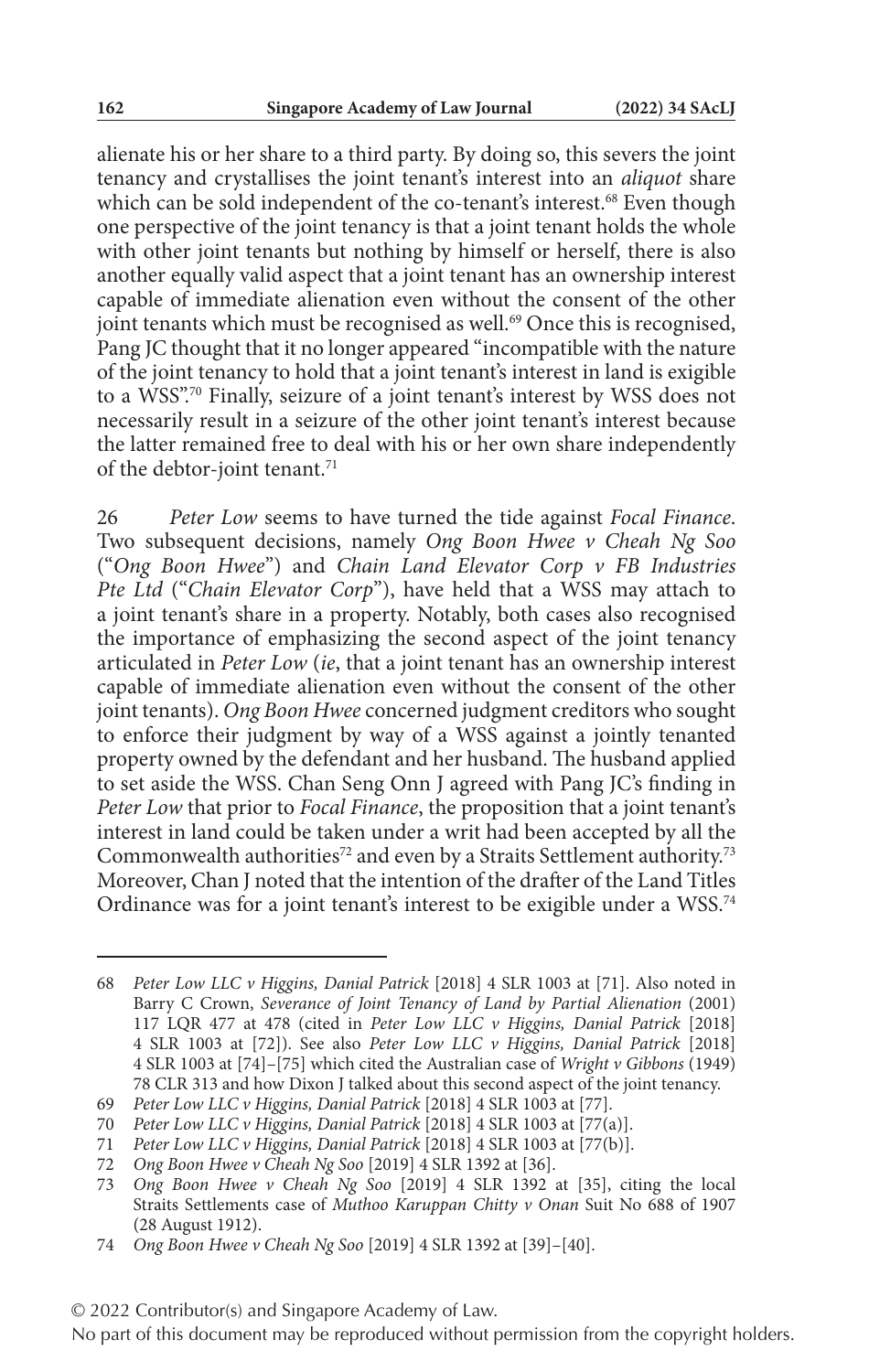Finally, with respect to the two conflicting aspects of joint tenancy noted in *Peter Low*, 75 Chan J was of the opinion that the second aspect should be recognised, and thus a WSS may attach to a joint tenant's interest in land independent of severance.76 The case of *Chain Land Elevator Corp* involved a similar factual pattern. There, Tan Siong Thye J also accepted Pang JC's decision in *Peter Low*. First, Tan J agreed with the analysis in both *Peter Low* and *Ong Boon Hwee* that there was no requirement that a joint tenant's interest in land had to be "distinct and identifiable interest" for a WSS to attach.77 Next, Tan J similarly mentioned that the second aspect of joint tenancies noted in *Peter Low* should be emphasised. Finally, Tan J believed the comparative prejudice that would result to the creditor attempting to execute a WSS outweighed that of the non-debtor joint tenant in allowing for a WSS to attach to a jointly tenanted property.

27 The surrounding uncertainty in the law has also caused the Singapore Academy of Law's Law Reform Committee to consider this matter in the recent *Report of Civil Remedies*. 78 After reviewing the jurisprudence in this area, the Law Reform Committee recommended that the current regulations on WSS to be amended to "clarify that a judgment debtor's interest as a joint tenant in immovable property is exigible to execution".<sup>79</sup> This is because severance as a concept is already allowed under the LTA, given that bankruptcy and sale both operate to sever a joint tenancy. Thus, it "would not be a stretch to allow a court to order statutory severance in instances where a judgment debtor is also a joint owner of  $[a]$  property".<sup>80</sup>

## *C. If a Writ of Seizure and Sale may attach to a joint tenancy, when is the joint tenancy severed?*

28 If a WSS may attach to a joint tenancy, a related issue that is often debated is when exactly does severance take place. There are at least three

<sup>75</sup> See above at para 22 and *Peter Low LLC v Higgins, Danial Patrick* [2018] 4 SLR 1003 at [77].

<sup>76</sup> *Ong Boon Hwee v Cheah Ng Soo* [2019] 4 SLR 1392 at [47]–[50].

<sup>77</sup> *Chain Land Elevator Corp v FB Industries Pte Ltd* [2020] 5 SLR 1336 at [40].

<sup>78</sup> Law Reform Committee, Singapore Academy of Law, *Report of Civil Remedies* (December 2020) (Chairman: Kannan Ramesh J).

<sup>79</sup> Law Reform Committee, Singapore Academy of Law, *Report of Civil Remedies* (December 2020) at para 1.48 (Chairman: Kannan Ramesh J). The Law Reform Committee also proposed that the caveat system be amended to include judgment creditors with a registered WSS order. With respect, this proposal is flawed because a judgment creditor is not a secured creditor. The proposal to allow a judgment creditor to be able to lodge a caveat would complicate matters because it might potentially allow a judgment creditor to be ranked higher than a secured creditor.

<sup>80</sup> Law Reform Committee, Singapore Academy of Law, *Report of Civil Remedies* (December 2020) at para 1.49 (Chairman: Kannan Ramesh J).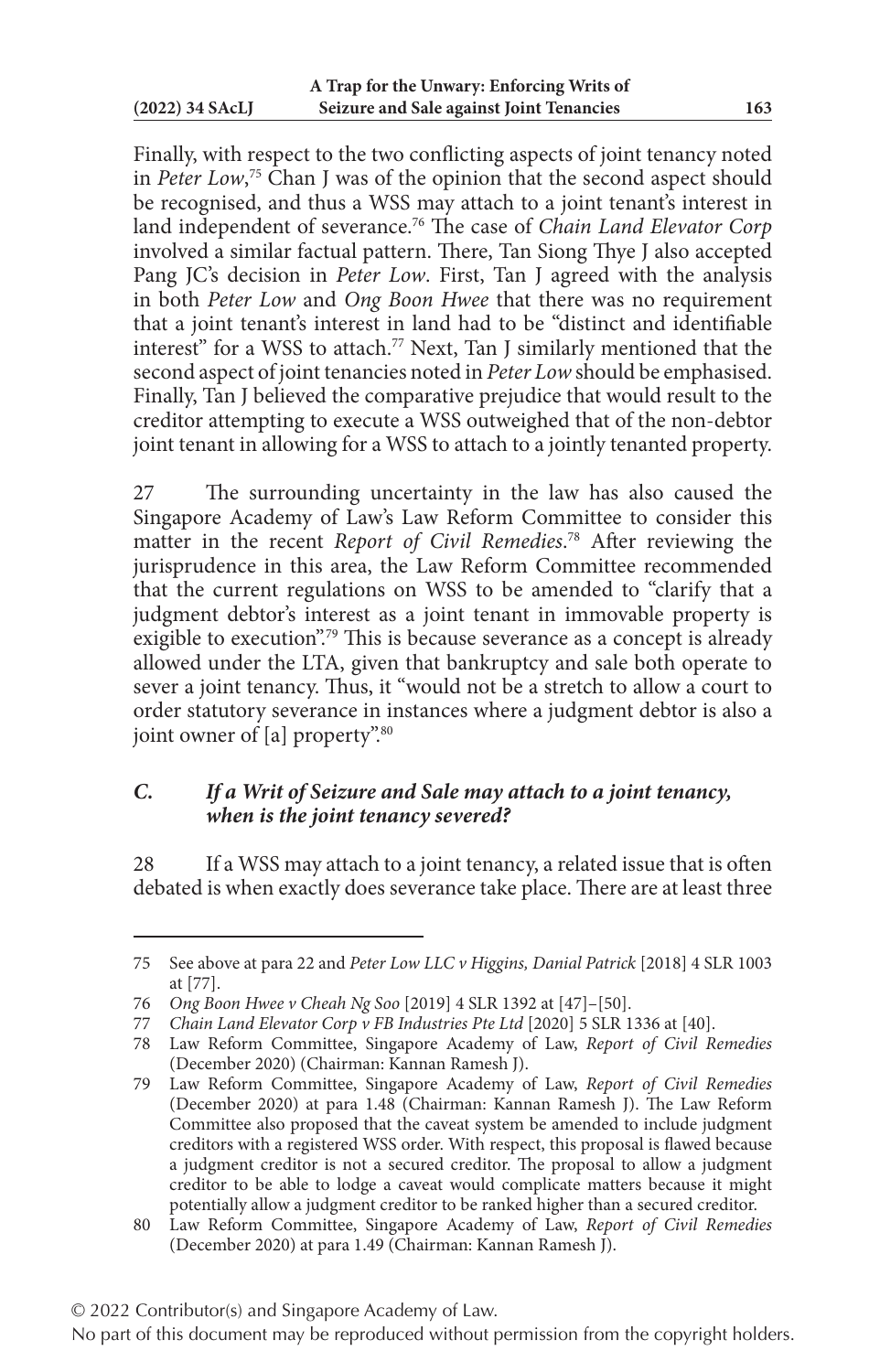distinct views on this thorny issue. First, Tay JC in *Focal Finance* thought that a joint tenant's interest in land cannot be subject to a WSS,<sup>81</sup> if the joint tenancy is not severed. In fact, this appears to be one of the principal reasons why the learned judge held that a WSS may not attach to a joint tenancy. Severance in this context, would create a "fine mess". According to Tay JC, the following consequences would follow:<sup>82</sup>

> Bearing in mind that any of the above contingencies could happen, it would be creating a fine mess to hold that a WSS when registered severs a joint tenancy. What would be the position of the co-owners in relation to each other should the WSS subsequently be withdrawn or its registration lapse? Do they revert to being joint tenants again? If the WSS is renewed or a second or subsequent one issued, do the rights of the co-owners change once again?

29 Second, severance occurs at the time the WSS is registered albeit in the form of a temporary severance. Pang JC in *Peter Low* said severance occurred when the judgment debtor's interest in the land is seized (*ie*, when the WSS is registered).83 As alluded to above, Pang JC believed the true proposition to be derived from the Canadian case of *Power v Grace* was that consideration of the relevant statutory context was necessary to identify when severance occurs. Pang JC held that the statutory framework in Singapore supported the conclusion that severance occurs at the time the WSS is registered. This was because O 47 r 4(1)(*a*) of the ROC provided that seizure shall be effected by registration of the WSS, and that upon registration, the interest of the judgment debtor in the land "shall be deemed to be seized by the Sheriff".<sup>84</sup> This deeming provision appears to support the conclusion that severance occurs when the WSS is registered. In response to Tay JC's "fine mess" problem, Pang JC noted that there was some attraction with adopting the doctrine of temporary severance.<sup>85</sup> This means that if the WSS is registered the joint tenancy is temporarily severed. However, if for some reason the registration of the WSS lapses, then the joint tenancy is deemed to be intact. An advantage of the temporary severance reasoning is that to allow for the interests of the co-owner to be restored into a joint tenancy upon the lapse or withdrawal of a WSS better accords with the co-owner's original intention

<sup>81</sup> *Malayan Banking Bhd v Focal Finance Ltd* [1998] 3 SLR(R) 1008 at [24].

<sup>82</sup> *Malayan Banking Bhd v Focal Finance Ltd* [1998] 3 SLR(R) 1008 at [18].

<sup>83</sup> *Peter Low LLC v Higgins, Danial Patrick* [2018] 4 SLR 1003 at [97]. This has been subsequently approved in *Chain Land Elevator Corp v FB Industries Pte Ltd* [2020] 5 SLR 1336 at [79]. This is also the view of the Singapore Academy of Law's Law Reform Committee: see Law Reform Committee, Singapore Academy of Law, *Report of Civil Remedies* (December 2020) at para 1.53 (Chairman: Kannan Ramesh J).

<sup>84</sup> *Peter Low LLC v Higgins, Danial Patrick* [2018] 4 SLR 1003 at [95].

<sup>85</sup> *Peter Low LLC v Higgins, Danial Patrick* [2018] 4 SLR 1003 at [103]–[104]. This solution stemmed from a reading of the Australian case of *Wright v Gibbons* (1949) 78 CLR 313 at 328–329.

No part of this document may be reproduced without permission from the copyright holders.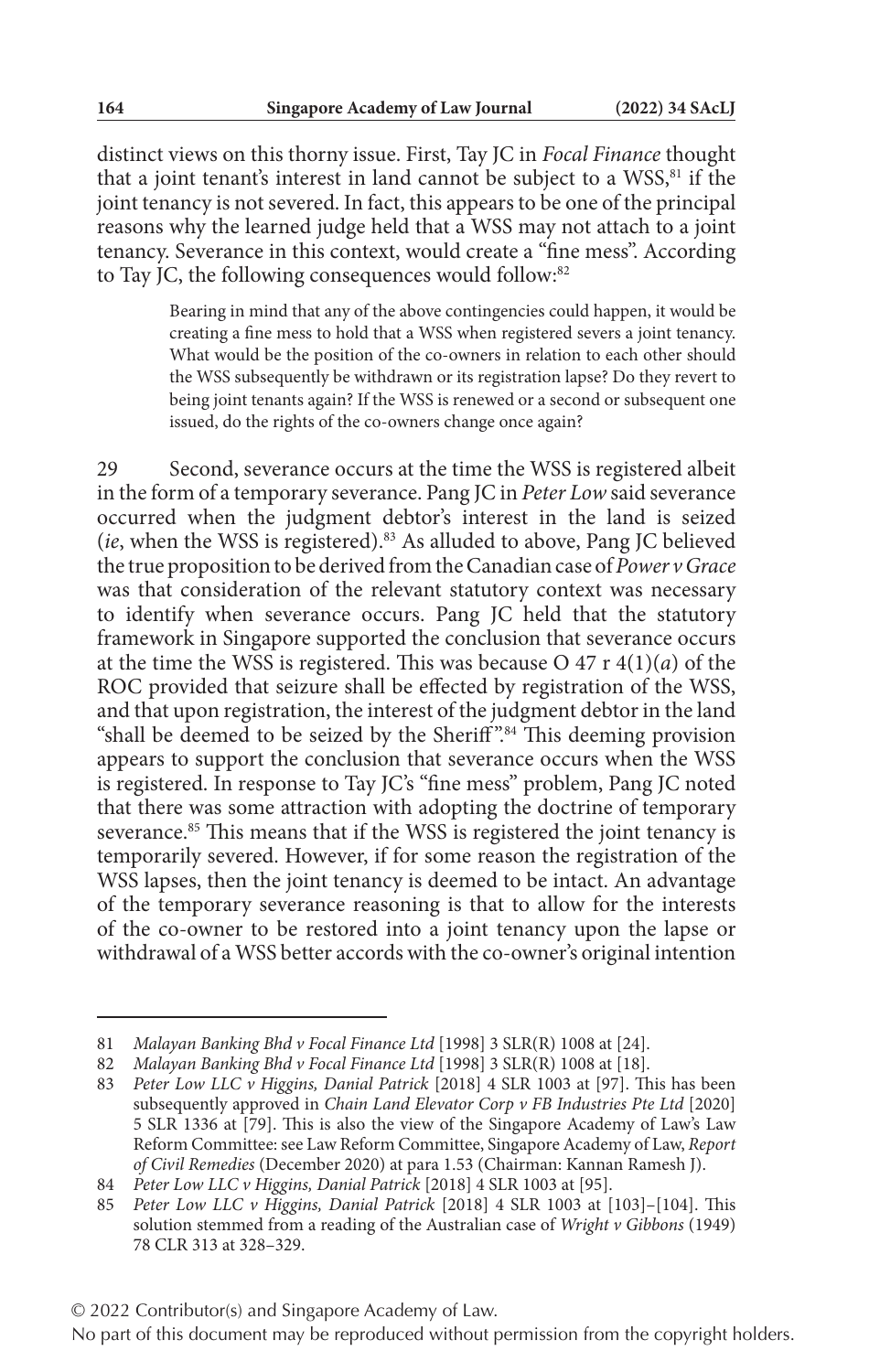for holding the land on joint tenancy.<sup>86</sup> Quite apart from the doctrinal reasons identified by Pang JC, there is also a compelling policy reason for adopting the temporary severance solution. If there was no severance, the other joint tenant would be entitled to the property by way of the right of survivorship upon the death of the debtor-joint tenant. This may have the effect of encouraging debtors to end their lives to benefit their next of kin. This macabre scenario is illustrated by the Ontario Court of Appeal case of *Maimets v Williams*, 87 which concerned a property which was jointly owned by a husband and wife. The husband promised to grant a mortgage on the property to Williams, but that mortgage was never registered. Later, Williams obtained a judgment against the husband. The husband committed suicide on that very day. As a result, the wife was entitled to the whole property free of the debt.

30 Finally, there is the view that severance only occurs when the Sheriff sells the property. This appears to be Leow JC's position in the case of *Chan Shwe Ching*. 88 Alvin See justifies this stance by saying that the Sheriff is empowered by statute to execute the sale and is doing so on behalf of the judgment debtor. As the joint tenant has the power to alienate an *aliquot* share, the sale by the Sheriff thus has the same effect.<sup>89</sup>

31 There are some practical ramifications in relation to the question whether a WSS severs a joint tenancy, and if so, when. One scenario is if a judgment debtor dies prior to the property being sold by the Sheriff. As correctly noted by the cases of *Peter Low* and *Chain Land Elevator Corp*, the statutory framework in Singapore suggests that the second view should be adopted (*ie*, that severance occurs when the WSS is registered). Regarding the "fine mess" concern in *Focal Finance*, a potential solution is the adoption of the idea of temporary severance. The present author is of the view that the idea of severance of a joint tenancy only occurring upon sale by the Sheriff should be rejected. According to Alvin See, the advantage of this position is that it "does not rely on any new fiction", but instead "locates the issue squarely within the recognised category of severance by alienation".90 However, this analysis fails to consider the existing statutory framework in Singapore especially the provisions of the LTA and ROC. Order 47 r 4(1)(*a*) of the ROC provides that seizure shall be by registration of the WSS, and that upon registration, the interest of the judgment debtor in the land "shall be deemed to be seized

<sup>86</sup> *Peter Low LLC v Higgins, Danial Patrick* [2018] 4 SLR 1003 at [104].

<sup>87</sup> *Maimets v Williams* (1997) 101 OAC 151 (CA).

<sup>88</sup> *Chan Shwe Ching v Leong Lai Yee* [2015] 5 SLR 295 at [13] and [20].

<sup>89</sup> Alvin W L See, "Reconciling Joint Tenancies with Writs of Seizure and Sale" (2021) 85 Conv 45 at 51–52.

<sup>90</sup> Alvin W L See, "Reconciling Joint Tenancies with Writs of Seizure and Sale" (2021) 85 Conv 45 at 52.

No part of this document may be reproduced without permission from the copyright holders.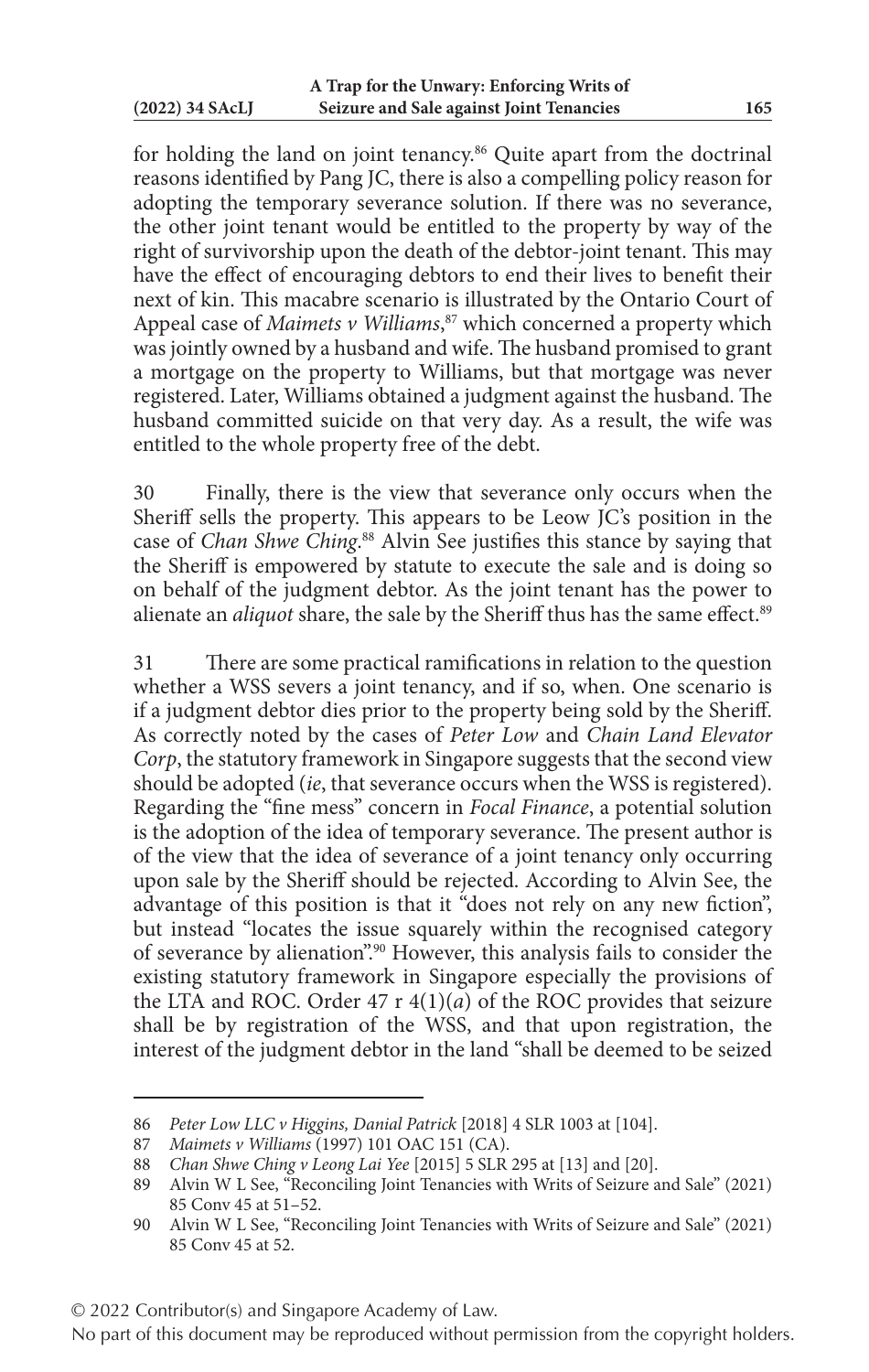by the Sheriff ". It is quite strange to say that the Sheriff has seized the interest of the judgment debtor and yet the joint tenancy has not been severed. Further, See's position does not consider s 293(4)(*c*) of the IRDA which provides:

> … an execution against land or any interest in land is completed by registering under any written law relating to the registration of land a writ of seizure and sale attaching the interest of the debtor in the land described in the writ of seizure and sale.

32 It is difficult to reconcile the position that severance only occurs at the time of Sherriff 's sale with this section in the IRDA which provides that the execution against any interest in land is completed when the WSS is registered. It is submitted that the LTA, ROC and IRDA should be interpreted harmoniously. Otherwise, we are faced with a situation where if the debtor becomes bankrupt, the execution is considered to be completed under the IRDA and yet the LTA and ROC regard the joint tenancy as being intact. Hence, the correct position based on a harmonious interpretation of the statutory framework in Singapore is that severance occurs when the WSS is registered under the LTA.

### **III. The mystifying law and procedure of a Writ of Seizure and Sale**

33 Even beyond the threshold issue of whether a joint tenancy is exigible to a WSS, there are mystifying questions surrounding the law and procedure of a WSS.

34 The procedural difficulties associated with the WSS are illustrated by the decision of the Court of Appeal in *Singapore Air Charter Pte Ltd v Peter Low & Choo LLC*91 ("*Singapore Air Charter*"). This case involved a dispute between two judgment creditors over the surplus of sale proceeds over a property. Both judgment creditors registered their respective WSSes against the property. The table below sets out the relevant timeline of the relevant steps taken by the parties to attach the disputed property in satisfaction of their judgment debts:<sup>92</sup>

<sup>91</sup> *Singapore Air Charter Pte Ltd v Peter Low & Choo LLC* [2020] 2 SLR 1399 at [30].

<sup>92</sup> *Singapore Air Charter Pte Ltd v Peter Low & Choo LLC* [2020] 2 SLR 1399 at [10]–[12].

<sup>© 2022</sup> Contributor(s) and Singapore Academy of Law.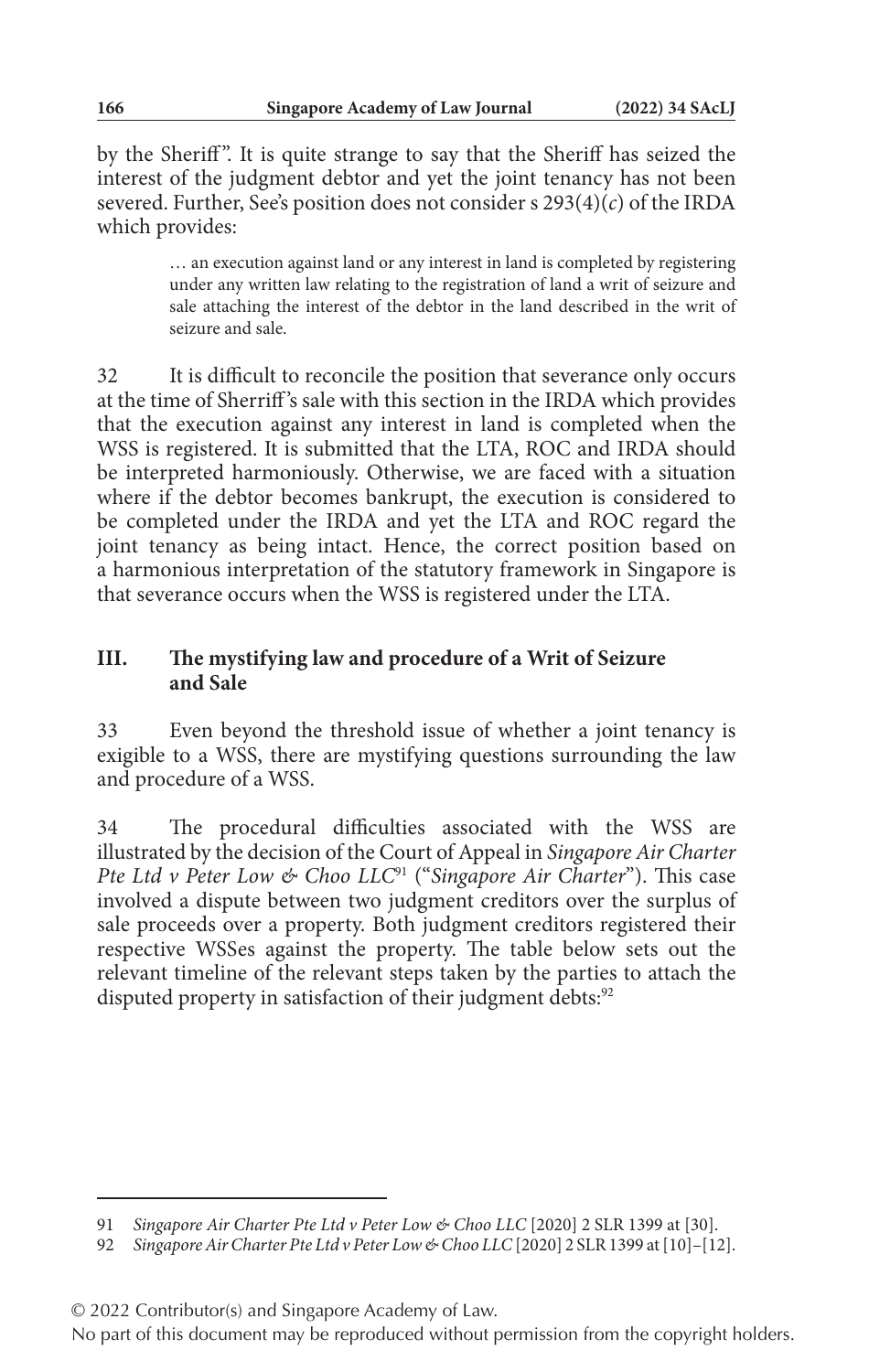| Date                                             | Party                                          | Type of<br>instrument<br>registered                                              | <b>Comments</b>                                                                                                                                    |
|--------------------------------------------------|------------------------------------------------|----------------------------------------------------------------------------------|----------------------------------------------------------------------------------------------------------------------------------------------------|
| 19 April 2017                                    | Singapore<br>Air Charter<br>Pte Ltd<br>("SAC") | Form 96<br>Order                                                                 | This<br>instrument<br>was<br>successfully registered under<br>instrument number AOC<br>IE/793086A.                                                 |
| 19 April 2017                                    | <b>SAC</b>                                     | Form 83<br>Writ                                                                  | Nil.                                                                                                                                               |
| 19 September 2017                                | <b>SAC</b>                                     | Extension<br>order                                                               | SAC's intention here was to<br>extend its Form 96 Order.<br>Registrar of Titles rejected<br>SAC's registration of this<br>extension order.         |
| 21 March 2018                                    | <b>SAC</b>                                     | Extension<br>order                                                               | SAC's intention here was to<br>extend its Form 96 Order.<br>Registrar of Titles rejected<br>SAC's registration of this<br>extension order as well. |
| 28 March 2018                                    | Peter<br>Low &<br>Choo LLC<br>("PLC")          | Form 96<br>Order                                                                 | This<br>instrument<br>was<br>successfully<br>registered<br>under instrument number<br>IF/231537E.                                                  |
| 5 April 2018                                     | <b>SAC</b>                                     | <b>WSS</b><br>Extension<br>Order                                                 | SAC's intention here was to<br>extend the Form 83 Writ.<br>Rejected by Registrar on<br>30 July 2018.                                               |
| Between 18<br>April 2018 and<br>19 December 2018 | <b>PLC</b>                                     | Multiple<br>attempts<br>to register<br>a Form 83<br>Writ on the<br>land-register | These registrations were all<br>rejected by the registrar.                                                                                         |
| 19 December 2018                                 | <b>SAC</b>                                     | <b>WSS</b><br>Extension<br>Order                                                 | This registration was made<br>six days after the property<br>was sold.                                                                             |

35 In January 2019, PLC took out an originating summons in the High Court. It sought a declaration that it was entitled to the surplus proceeds because SAC's registration of its Form 96 Order (dated 19 April 2017 above) had lapsed. On appeal, Judith Prakash JA held that SAC indeed had no rights against the Property since SAC's WSS registration had lapsed. Consequently, SAC had no claim to the surplus proceeds. In other words, the property must be sold during the currency of the registration of the WSS. Otherwise, priority will be lost to a subsequent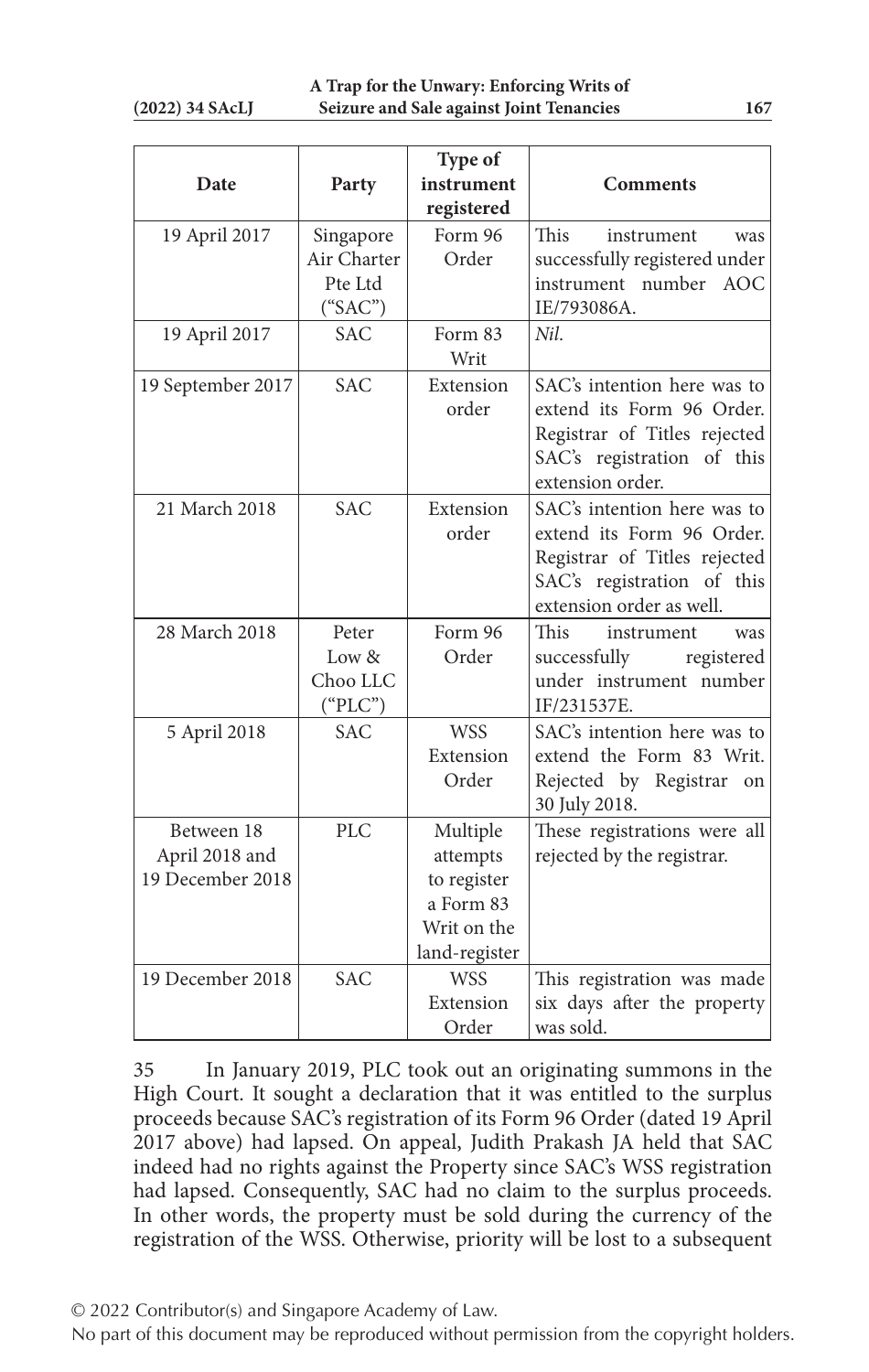registered WSS. If registration of the WSS lapses, the holder of the WSS would not be entitled to any of the surplus proceeds after a mortgagee sale. *Singapore Air Charter* is an important decision because the judgment contains valuable guidance in relation to the law and procedure of the WSS. Some of these issues will be explored below.

## *A. Which is the correct form to register?*

36 We now turn to the first difficulty. The governing statute is s 132(1) of the LTA, $93$  which provides that "a writ of execution, or an order of court directing, appointing or empowering some person other than the proprietor to sell … deal with or dispose of registered land" shall only affect the registered land if the writ or order is entered in the landregister.94

37 Thus, there are two distinct instruments referred to in s 132(1) of the LTA – a "writ of execution" and an "order of court directing, appointing or empowering some person other than the proprietor to sell".<sup>95</sup> The confusion arises because s 132(1) of the LTA uses the term "writ of execution" instead of the term WSS. Further, the usual process of obtaining a WSS is to file an originating summons and seeking the necessary order of court.<sup>96</sup> Thus, the question is this: When a judgment creditor obtains a necessary court order attaching the property, is registration of the court order, a registration of the "writ of execution" or "order of court directing, appointing or empowering some person other than the proprietor to sell"? This is not a sterile debate but has significant practical ramifications. The registration of a "writ of execution" shall lapse after one year whereas the registration "order of court directing, appointing or empowering some person other than the proprietor to sell" is not subject to any time limitation.<sup>97</sup>

<sup>93</sup> *Singapore Air Charter Pte Ltd v Peter Low & Choo LLC* [2020] 2 SLR 1399 at [30].

<sup>94</sup> Land Titles Act (Cap 157, 2004 Rev Ed) s 132(1).

<sup>95</sup> *Singapore Air Charter Pte Ltd v Peter Low & Choo LLC* [2020] 2 SLR 1399 at [36]. This point will be significant for the purposes of assessing the duration of a registration, given that s 134(1) of the Land Titles Act (Cap 157, 2004 Rev Ed) only applies to writs.

<sup>96</sup> See O 47 r 1(1) of the Rules of Court (Cap 322, R 5, 2014 Rev Ed), which says that "where a judgment is given or an order made for the payment by any person of money, and the Court is satisfied, on an application made at the time of the judgment or order, or at any time thereafter … that there are special circumstances which render it inexpedient to enforce the judgment or order; or that the application is unable from any cause to pay the money, then … the Court may by order stay the execution of the judgment or order by writ of seizure and sale either absolutely or for such period and subject to such conditions as the Court thinks fit".

<sup>97</sup> Land Titles Act (Cap 157, 2004 Rev Ed) s 134(1).

<sup>© 2022</sup> Contributor(s) and Singapore Academy of Law.

No part of this document may be reproduced without permission from the copyright holders.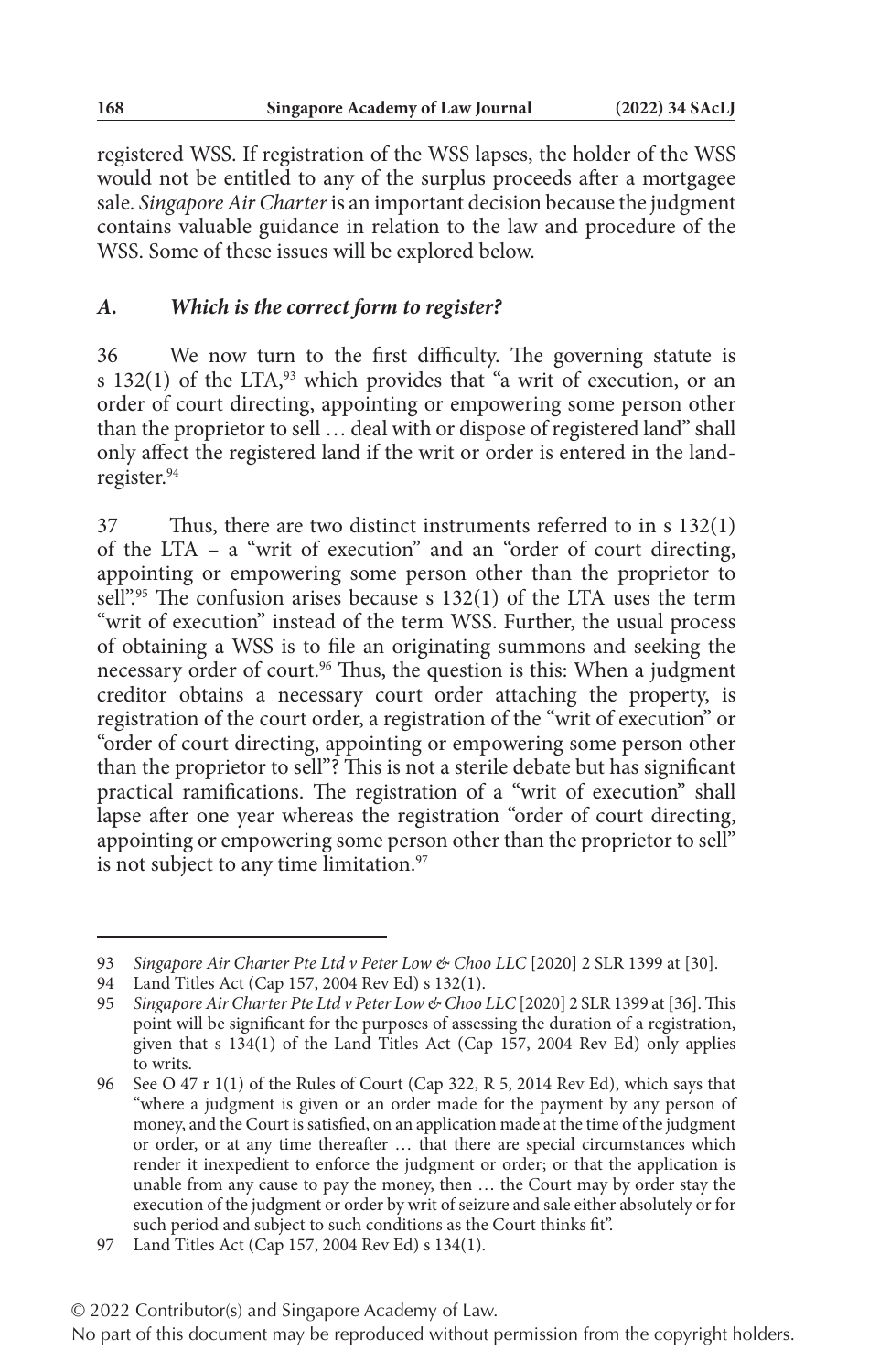38 Happily, this obscurity in the terminology was cleared up by Judith Prakash JA in *Singapore Air Charter*. Prakash JA reasoned that while a writ is essentially an order, the definition of "writ" under s 131 of the LTA only refers to an instrument linked to the process of levying execution over land. However, the definition of "order" does not limit the function of an order to any specific process.<sup>98</sup> In this regard, Prakash JA followed Chan Sek Keong JC's ruling in the case of *Suttons International Ltd v The Management Corporation – Strata Title No 922*99 that they were distinct, and "order of court" referred to s 132(1) of the LTA was "not intended to apply to execution proceedings".100 The crucial words are "order of court *directing, appointing or empowering some person other than the proprietor to sell*". Similarly, Prakash JA noted that Baalman also envisaged that "order of court" in s 132(1) of the LTA had nothing to do with levying execution on land. Baalman writes that the "order of court" in s 132(1) of the LTA deals with a situation where the registered land was acquired by fraud and the wrongdoer had absconded. It was in that context that an order of court is issued to empower a court official to execute a transfer to the rightful owner.<sup>101</sup> Thus, a judgment creditor who registers his or her WSS is registering a "writ of execution" as per s 132(1) of the LTA. As explained above, this simple point has important ramifications in relation to the lapsing of registration.

39 What then is the relevant form to be registered pursuant to s 132(1) of the LTA for the judgment creditor to bind the judgment debtor's land? To answer this question, one must turn to the ROC. Order 47 r 4 of the ROC provides that the judgment creditor must effect the seizure by "registering under the written law which governs the relevant immovable property".<sup>102</sup>

### 40 Order 47 r 4(1)(*a*) of the ROC provides:

Where the property to be seized consists of immovable property or any interest therein, seizure shall be effected by registering under any written law relating to the immovable property an order of Court in Form 96 (which for the purpose of this Rule and Rule 5 shall be called the order) attaching the interest of the judgment debtor in the immovable property described therein and, upon registration, such interest shall be deemed to be seized by the Sheriff.

<sup>98</sup> This has been noted in *Singapore Air Charter Pte Ltd v Peter Low & Choo LLC* [2020] 2 SLR 1399 at [33].

<sup>99</sup> [1987] SGHC 65.

<sup>100</sup> *Suttons International Ltd v The Management Corporation – Strata Title No 922* [1987] SGHC 65 at [9].

<sup>101</sup> John Baalman, *The Singapore Torrens System – Being a Commentary on the Land Titles Ordinance, 1956 of the State of Singapore* (The Government of the State of Singapore, 1961) at p 212.

<sup>102</sup> Rules of Court (Cap 322, R 5, 2014 Rev Ed) O 47 r 4(1)(*a*).

<sup>© 2022</sup> Contributor(s) and Singapore Academy of Law.

No part of this document may be reproduced without permission from the copyright holders.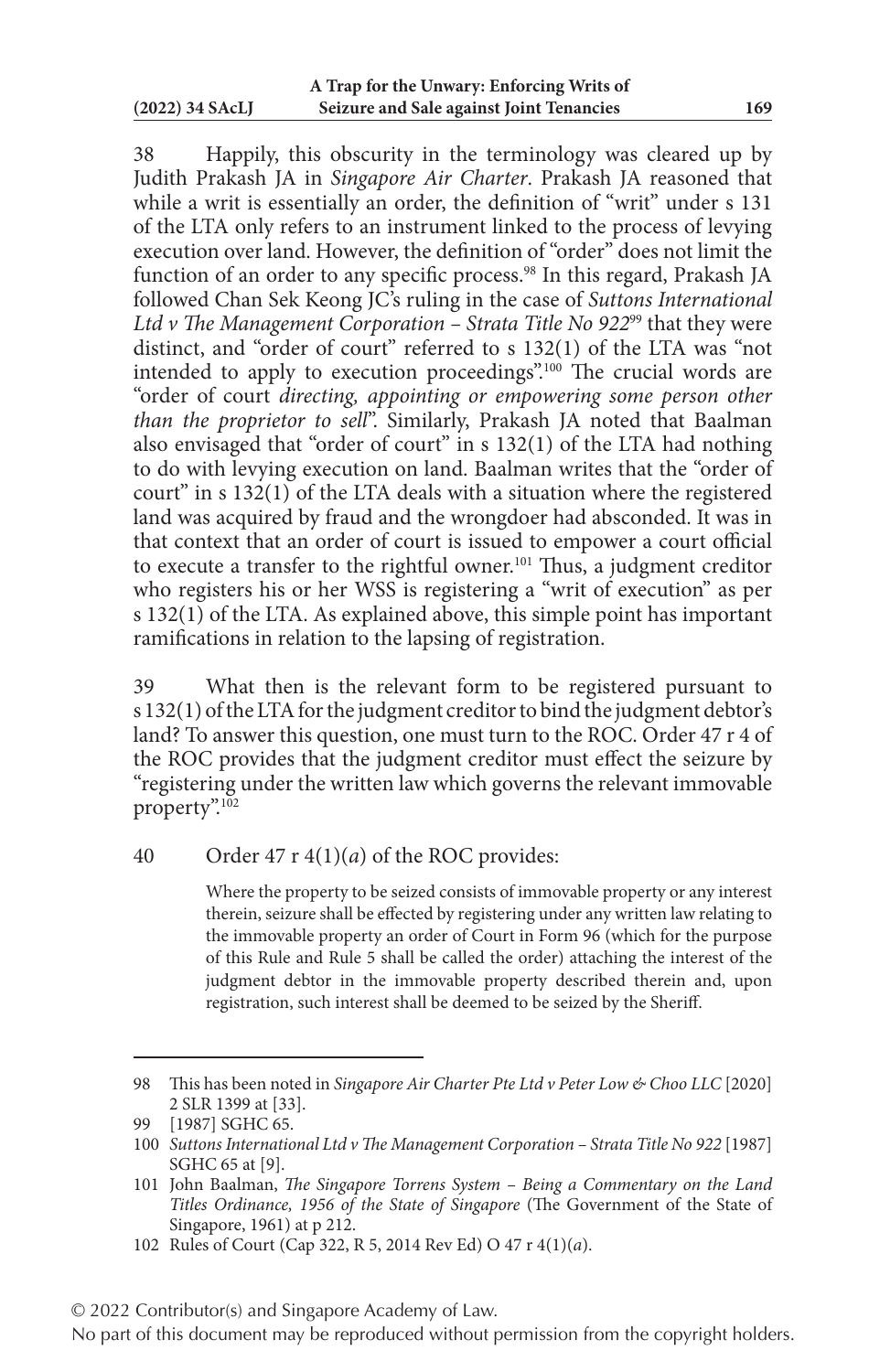41 Therefore, as a preliminary step a judgment creditor must register Form 96 with the with Singapore Land Authority. Form 96 must be registered within six months of the date when the court issued the order.103 Form 96 is shown below:

96

 $O.47, r.4$ ORDER OF COURT FOR **THE SEIZURE AND SALE IN RESPECT** OF IMMOVABLE **PROPERTY** 

#### (Title as in action)

Before (Name and designation of Judicial Officer):

(In open court/chambers)

Date of order:

Upon the application of and upon reading the affidavit of filed on , and upon hearing , the following orders are made:

- 1. The interest of in the immovable property specified in the Schedule herein be attached and taken in execution to satisfy the judgment of the abovenamed dated
- 2. (State costs orders given by the Court.)

#### **SCHEDULE**

| $Vol^{**}$<br>$Fol^{**}$<br>state<br>approved<br>new lot<br>number<br>or strata<br>lot<br>number) | *CT/SSCT/SCT/<br>Lease | МK | <b>TS</b> | Whole or<br>part lot (if<br>part lot, to | Property Address |
|---------------------------------------------------------------------------------------------------|------------------------|----|-----------|------------------------------------------|------------------|
|                                                                                                   |                        |    |           |                                          |                  |

(\*Delete as appropriate)

(\*\*If title document is a lease, to cancel the Vol No. and Fol No. and simply state the Lease No.)

- Note: This order shall, unless registered under any written law relating to such immovable property, remain in force for 6 months from the date hereof.
- # This form requires sealing by the Court and the signature of the Registrar.

© 2022 Contributor(s) and Singapore Academy of Law.

<sup>103</sup> Land Titles Act (Cap 157, 2004 Rev Ed) s 132(5). Form 96 also says the same: "This Order shall, unless registered under any written law relating to such immovable property, remain in force for 6 months from the date hereof."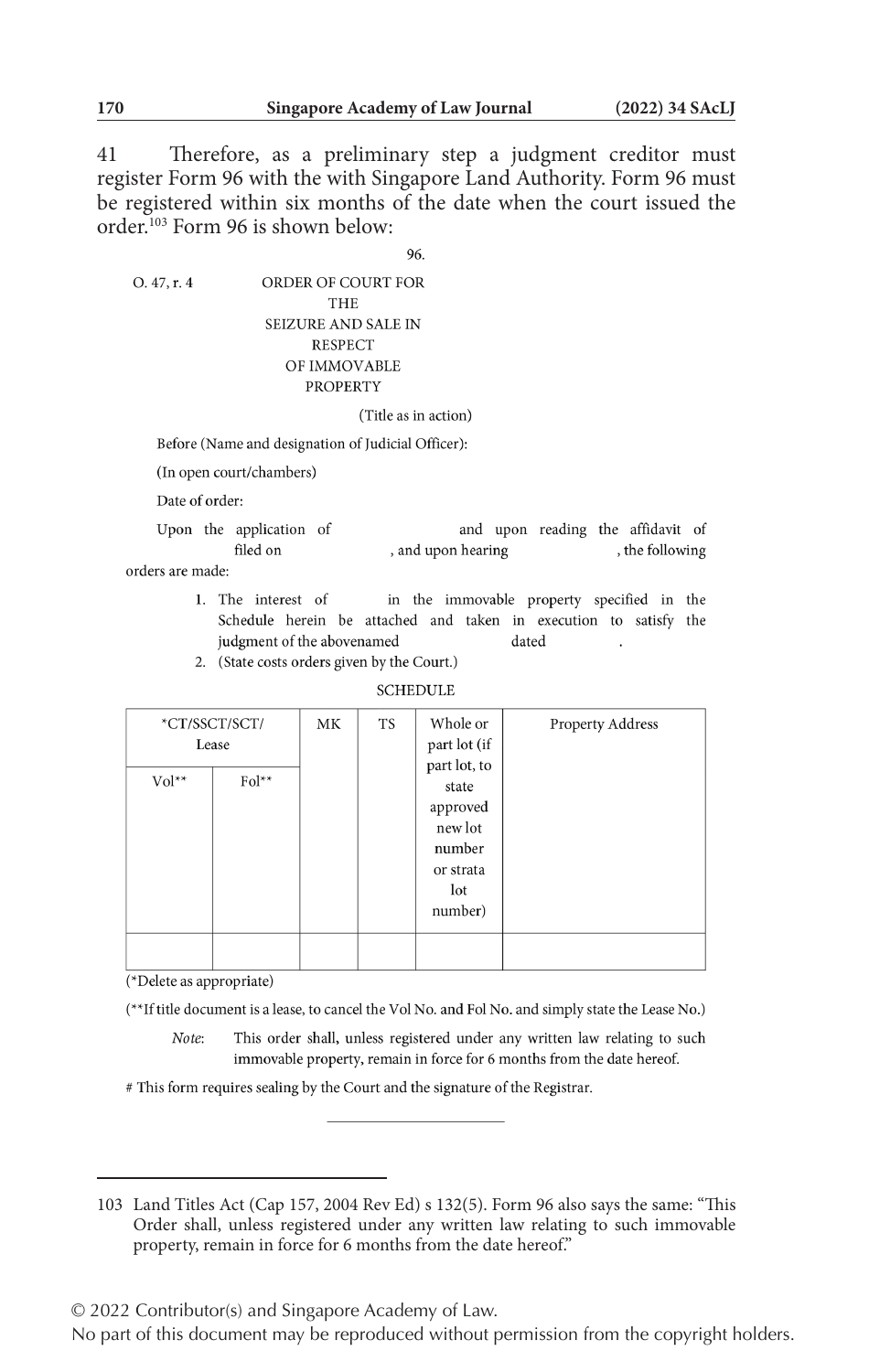42 After registering Form 96, Order 47 r 4(1)(*e*)(i) of the ROC prescribes that the judgment creditor must "file a writ of seizure and sale in Form 83". Form 83 is shown below:

 $83$ 

| $O.45$ , r. 12 | WRIT OF SEIZURE  |
|----------------|------------------|
| O.46, r.4      | AND SALE IN      |
| O.47, r.4      | RESPECT OF       |
|                | <b>IMMOVABLE</b> |
|                | <b>PROPERTY</b>  |

(Title as in action)

To the Sheriff/bailiff.

Having seized the interest of (name of execution debtor) in the immovable property specified in the Schedule hereto pursuant to the Order of Court dated vou are directed to serve the Writ of Seizure and Sale together with the said Order of Court on (name of execution debtor), of and, if the execution debtor cannot be found, affix a copy of the same on some conspicuous part of the immovable property known , and thereafter, if necessary, to sell the said interest to satisfy the sum **as** which is the sum outstanding payable to the said (name of execution creditor)  $\mathbf{\hat{s}}$ pursuant to a judgment (or order as may be) dated against the said (name of execution debtor).

**SCHEDULE** 

| $Vol^{**}$ | *CT/SSCT/SCT/<br>Lease<br>$Fol**$ | MK | <b>TS</b> | Whole or part lot (if part)<br>lot, to state approved new<br>lot number or strata lot<br>number) | Property<br>Address |
|------------|-----------------------------------|----|-----------|--------------------------------------------------------------------------------------------------|---------------------|
|            |                                   |    |           |                                                                                                  |                     |

(\*Delete as appropriate)

(\*\*If title document is a lease, to cancel the Vol No. and Fol No. and simply state the Lease No.)

This writ is issued by:

# This form requires sealing by the Court and the signature of the Registrar.

43 The difficulty in this area is that the terminology in the LTA and ROC does not appear to be in sync, resulting in a very confused and perplexing situation. The header of Form 96 reads "Order of Court for the Seizure and Sale in respect of Immovable Property" whereas Form 83 is titled "Writ of Seizure and Sale in respect of Immovable Property". This has resulted in great confusion as to whether both Form 96 *and* Form 83 need to be registered with the Singapore Land Authority pursuant to s 132(1) of the LTA.

44 Fortunately, this confusion about the relevant forms to register has been swept away by Judith Prakash JA in *Singapore Air Charter*. According to *Singapore Air Charter*, the "writ of execution" referred to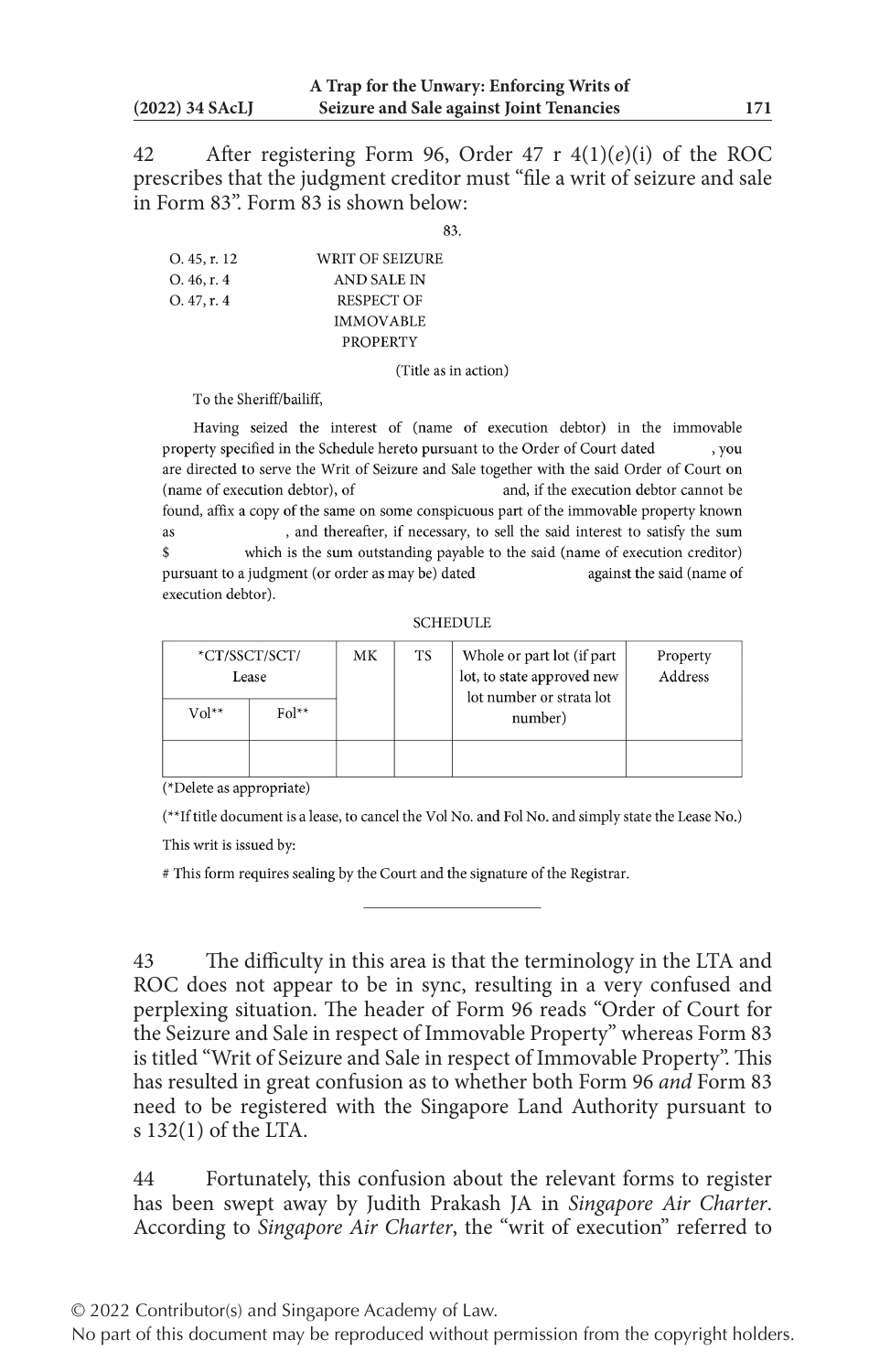in s 132(1) of the LTA had to be the Form 96 Order. In other words, *only* Form 96 needs to be registered pursuant to s 132(1) of the LTA. Form 83 *does not* need to be registered. In fact, the Registrar of Titles does not appear to have the power to register Form 83 if Form 96 is already registered. This is because according to s 132(6) of the LTA, where a writ has been registered, until its registration has been cancelled, a second or subsequent writ on the same judgment shall not be registered. As seen in the *Singapore Air Charter* case, the Registrar of Titles correctly rejected multiple attempts to register Form 83. Thus, judgment creditors should not attempt to register Form 83 once they have registered Form 96.

45 A close reading of the language of the forms suggests that Form 83 was a direction to the Sheriff *pursuant to* Form 96.<sup>104</sup> Besides, O  $47$  r  $4(1)(a)$  of the ROC has made it clear that to effect the seizure of immovable property, the Form 96 Order was the one that has to be registered, not the Form 83.105 Prakash JA said in *Singapore Air Charter*: 106

> Since it is only the registration of the Form 96 Order that effects seizure under O 47 r  $4(1)(a)$ , it must [have] ... been designed to be the 'writ of execution' referred to in s 132(1) of the LTA. The Form 83 Writ may be called a writ of seizure and sale, but its function is to direct the Sheriff to do certain things to bring the seizure of the immovable property to the notice of the judgment debtor and thereafter, to sell the property pursuant to the seizure.

### 46 A pictorial representation of the process is shown below:

Step 1: Judgment creditor must obtain a registrable instrument from the court in order to seize immovable property in question (O  $47$  r  $4(1)(a)$  of the ROC). The relevant instrument is the Form 96 Order, and it must be registered within 6 month from obtaining the court order (see s 132(5) of the LTA and O 47 r 4(1)(*f*) of the ROC).

Step 2: Judgment creditor is to serve a Form 83 Writ on the Sheriff to authorize him to sell the judgment debtor's interest in the land. The Form 83 Writ is valid for only one year from its date of issue (O 47 r 6(1) of the ROC) and the Sheriff 's power to execute registrable instruments pursuant to this Writ is only limited to this period.

<sup>104</sup> *Singapore Air Charter Pte Ltd v Peter Low & Choo LLC* [2020] 2 SLR 1399 at [42]–[43].

<sup>105</sup> *Singapore Air Charter Pte Ltd v Peter Low & Choo LLC* [2020] 2 SLR 1399 at [43].

<sup>106</sup> *Singapore Air Charter Pte Ltd v Peter Low & Choo LLC* [2020] 2 SLR 1399 at [44].

<sup>© 2022</sup> Contributor(s) and Singapore Academy of Law.

No part of this document may be reproduced without permission from the copyright holders.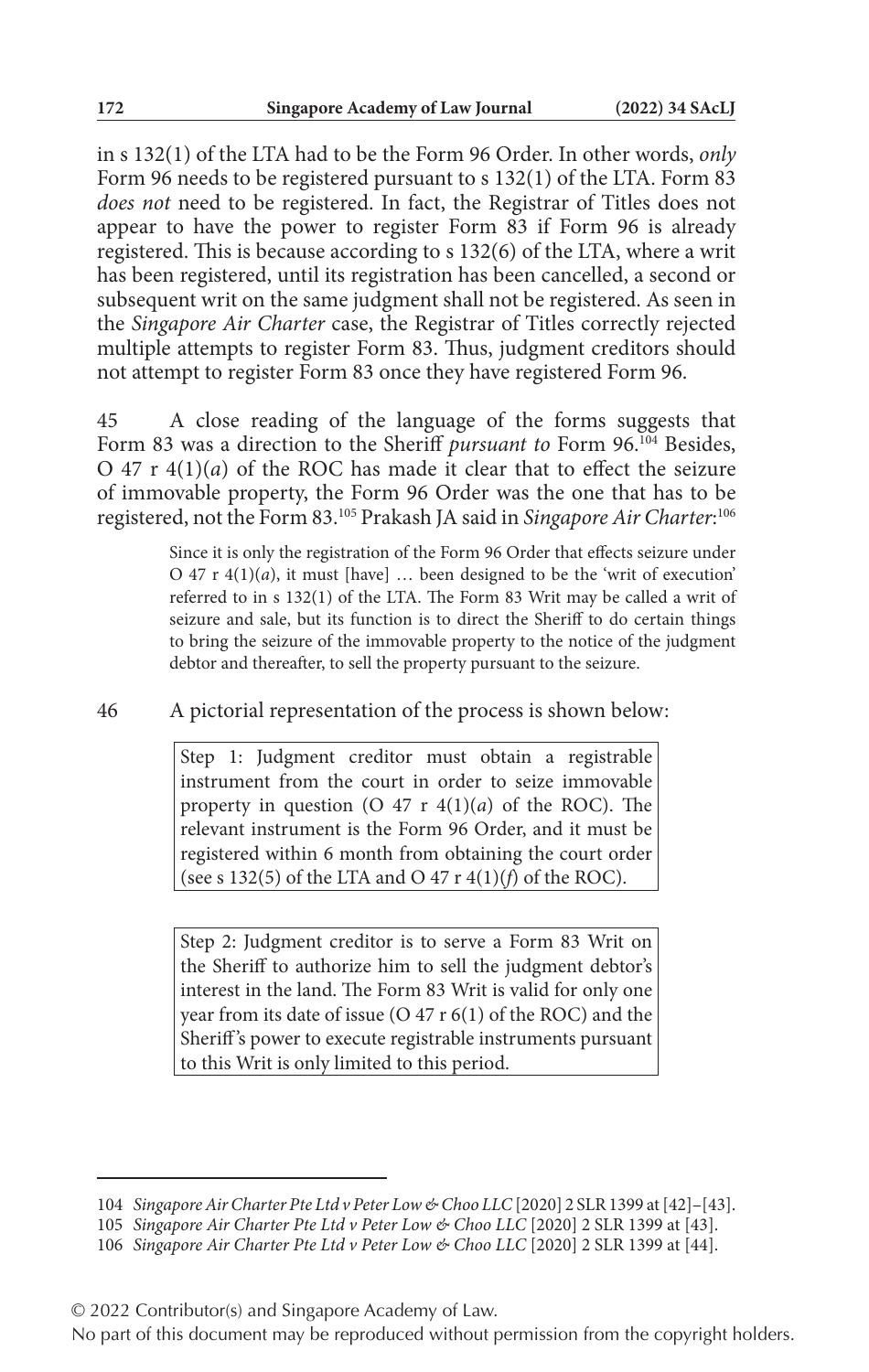### *A. How long does registration last and how does a judgment creditor extend the registration?*

47 A writ of execution only binds registered land if it is entered into the land register. According to s 134(1) of the LTA, registration of a writ lapses one year from the date of registration.<sup>107</sup> What this means is that the land shall cease to be bound one year from the date of the registration of the WSS. Thus, the judgment creditor must persuade the Sheriff to sell the land within this one-year period from the date of registration of Form 96.

48 However, even if the judgment creditor fails to effect a sale, he or she may register a fresh Form 96. There are certain complications to this renewal process. Specifically, under s 132(6) of the LTA, a subsequent writ can only be registered if the first registration has been cancelled in accordance with the LTA.108 Thus, to register a fresh Form 96, the earlier registration must be cancelled. Also, under s 134(3) of the LTA, a judgment creditor cannot use a succession of writs issued on the same judgment to bind land for an *uninterrupted* period exceeding a year.<sup>109</sup> Thus, between the cancellation of a registered writ and the registration of a subsequent writ, there must be a period of at least a day.<sup>110</sup>

49 To summarise, a judgment creditor who has a WSS registration which is about to lapse must take the following steps. First, the judgment creditor must apply to court for an order renewing his or her Form 96 Order.<sup>111</sup> Second, the judgment creditor must cancel his or her earlier registration of Form 96 for at least a day before another Form 96 is registered. Finally, the order renewing the Form 96 Order may be registered as a fresh Form 96. This procedure poses great danger to the judgment creditor's priority. If there is another judgment creditor who has registered a Form 96, then the original judgment creditor will lose his or her priority upon the lapsing of his or her Form 96. In fact, this was what happened in *Singapore Air Charter*. Judith Prakash JA held that when the registration of the earlier Form 96 lapses, the judgment creditor has no claim to the surplus proceeds. However, if there is no intervening registration and the judgment creditor successfully re-registers Form 96

<sup>107</sup> Land Titles Act (Cap 157, 2004 Rev Ed) s 134(1). Also noted in *Singapore Air Charter Pte Ltd v Peter Low & Choo LLC* [2020] 2 SLR 1399 at [46].

<sup>108</sup> Land Titles Act (Cap 157, 2004 Rev Ed) s 134(6).

<sup>109</sup> Land Titles Act (Cap 157, 2004 Rev Ed) s 134(3).

<sup>110</sup> *Singapore Air Charter Pte Ltd v Peter Low & Choo LLC* [2020] 2 SLR 1399 at [49]. In other words, there cannot be an extension of the period of registration beyond a year.

<sup>111</sup> This was what Singapore Air Charter did. See *Singapore Air Charter Pte Ltd v Peter Low & Choo LLC* [2020] 2 SLR 1399 at [47].

No part of this document may be reproduced without permission from the copyright holders.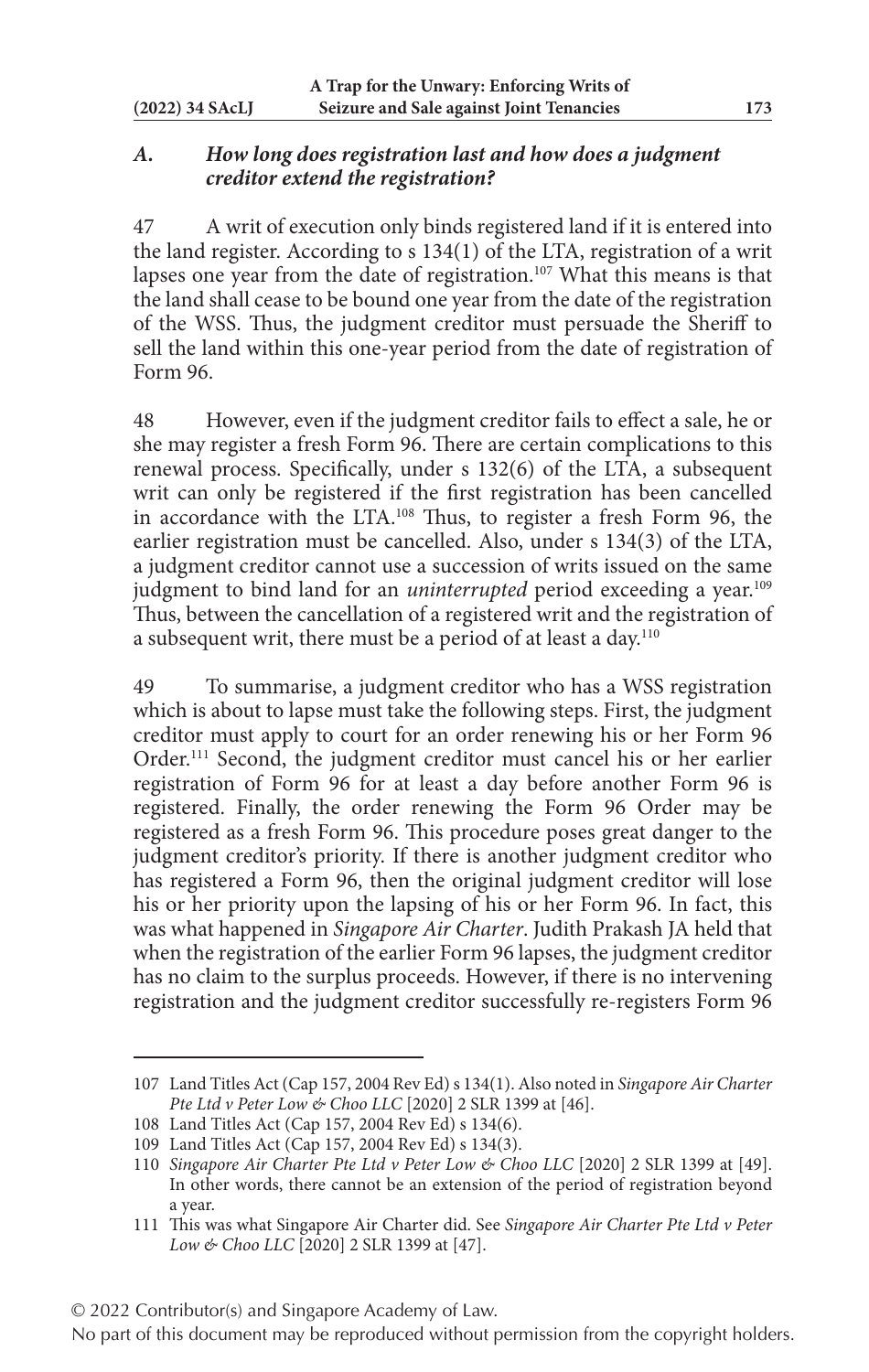after the minimum period of one day between the old and new registration, then the judgment creditor will have another year to persuade the Sheriff to sell the property.

## *B. How does a judgment creditor effect a sale if there is a pre‑existing mortgage?*

50 One of the stumbling blocks to the sale of the property is the fact that there is usually a pre-existing mortgage on the property. To determine whether it is worthwhile to effect a sale, the judgment creditor must find out whether there is sufficient equity in the sale proceeds of the property after paying off the mortgage sum. Due to banking secrecy obligations owed to the debtor, mortgagees will not divulge the outstanding sum to the creditor. Thus, the creditor should arrange for an examination of the judgment debtor and at the hearing demand that the debtor supply the mortgage statement and all sums owing to the mortgagee such as overdraft and credit card debt.<sup>112</sup>

51 Even if there is sufficient equity in the property after paying off the mortgage, there is the problem of the mortgagee refusing to consent to the sale. This difficulty is illustrated by the decision of *BYX v BYY*, 113 a case which concerned a woman and a man who were previously married. The woman resided at the property which was the subject matter of that case. The man owed the woman about S\$4.1m, a sum which arose from the ancillary divorce proceedings. The man's interest in the property was then ordered to be attached and taken in execution in satisfaction of that judgment debt. Consequently, a WSS was issued with respect to the property. However, the property was subject to a mortgage and the mortgagee bank did not give its consent for the Sheriff to proceed with the sale of the property. Pursuant to para  $80(1)(c)$  of the Supreme Court Practice Directions, a judgment creditor who seeks to effect the sale of mortgaged immovable property that has been seized under a WSS must state that the mortgagee had consented to that sale. Paragraph 80(2) further states that the Sheriff is not required to proceed with the sale if the judgment creditor cannot do so. The woman applied to court for a court order for the Sheriff to proceed with the sale, on the basis that the sale is "necessary or expedient" pursuant to  $s$  18(2) of the SCJA read with

### © 2022 Contributor(s) and Singapore Academy of Law.

<sup>112</sup> Order 48 r 1 of the Rules of Court (Cap 322, R 5, 2014 Rev Ed) provides that the court may order the judgment debtor to produce any books or documents in the possession of the judgment debtor relevant to the questions posed at the examination. Since most mortgages in Singapore are "all monies" mortgages, the mortgage will secure any debt owing to the mortgagee including overdraft and credit card facilities.

<sup>113</sup> *BYX v BYY* [2020] 3 SLR 1074.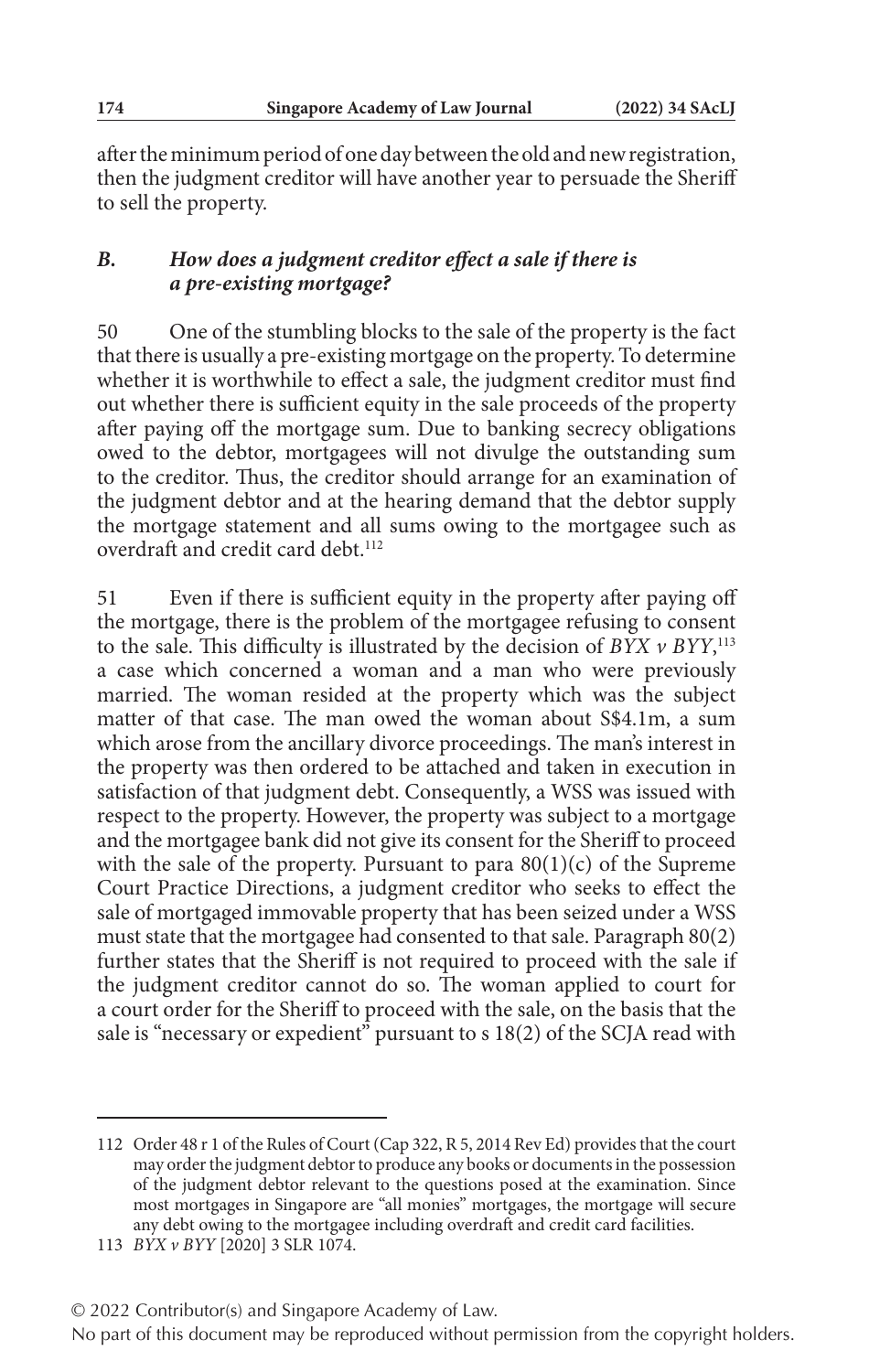para 2 of the First Schedule.114 Tan Puay Boon JC, in deciding whether it was necessary or expedient to order a sale, considered the following non-exhaustive factors, as required under para 2 of the First Schedule to the SCIA and O 31 r 1 of the ROC:<sup>115</sup>

> (i) whether the expected sale proceeds would be sufficient to redeem the mortgage;

> (ii) the potential prejudice the mortgagee and the execution creditor might face if a sale is granted and if it is not; and

> (iii) the potential prejudice that any third parties may face in each of the above scenarios.

52 On the facts of *BYX v BYY*, Tan JC held that it was necessary and expedient to order the sale of the property. Not only were the proceeds of sale likely sufficient to redeem the mortgage, considerable prejudice would be caused to the execution creditor and her children if a sale was not ordered because the husband's failure to pay the stipulated sum adversely affected the children's educational and living arrangements. Additionally, the woman had no other way to enforce the judgment sum and the husband had been evasive with respect to the payment. Finally, there was no indication that any third parties would be prejudiced if a sale of the property was ordered.<sup>116</sup>

53 Previously, it has been observed as *obiter dicta* by Pang JC in the High Court case of *Peter Low* that such a sale is not possible without the consent of the mortgagees.117 However, the holding of *BYX v BYY* above has been affirmed by the Court of Appeal in *Singapore Air Charter*. As a result, where a mortgagee refuses to consent for the Sheriff to proceed with the sale of the property despite the judgment creditor possessing a valid WSS, the correct course of action is for the judgment creditor to apply for a court order for the Sheriff to do so.<sup>118</sup> In the appropriate circumstances, the court will sanction a sale despite the objections of the mortgagee especially if the sale proceeds are sufficient to discharge the mortgage sum.

54 An unresolved difficulty is this: Is the Sheriff empowered to sell the entire property or is the Sheriff merely authorised to sell the debtorjoint tenant's *aliquot* share? This is an important practical point because it is easier to sell the entire property as compared to selling the debtor-joint

<sup>114</sup> *Singapore Air Charter Pte Ltd v Peter Low & Choo LLC* [2020] 2 SLR 1399 at [15].

<sup>115</sup> *BYX v BYY* [2020] 3 SLR 1074 at [26].

<sup>116</sup> *BYX v BYY* [2020] 3 SLR 1074 at [29]–[31].

<sup>117</sup> *Peter Low LLC v Higgins, Danial Patrick* [2018] 4 SLR 1003 at [114(b)].

<sup>118</sup> *Singapore Air Charter Pte Ltd v Peter Low & Choo LLC* [2020] 2 SLR 1399 at [64]–[66].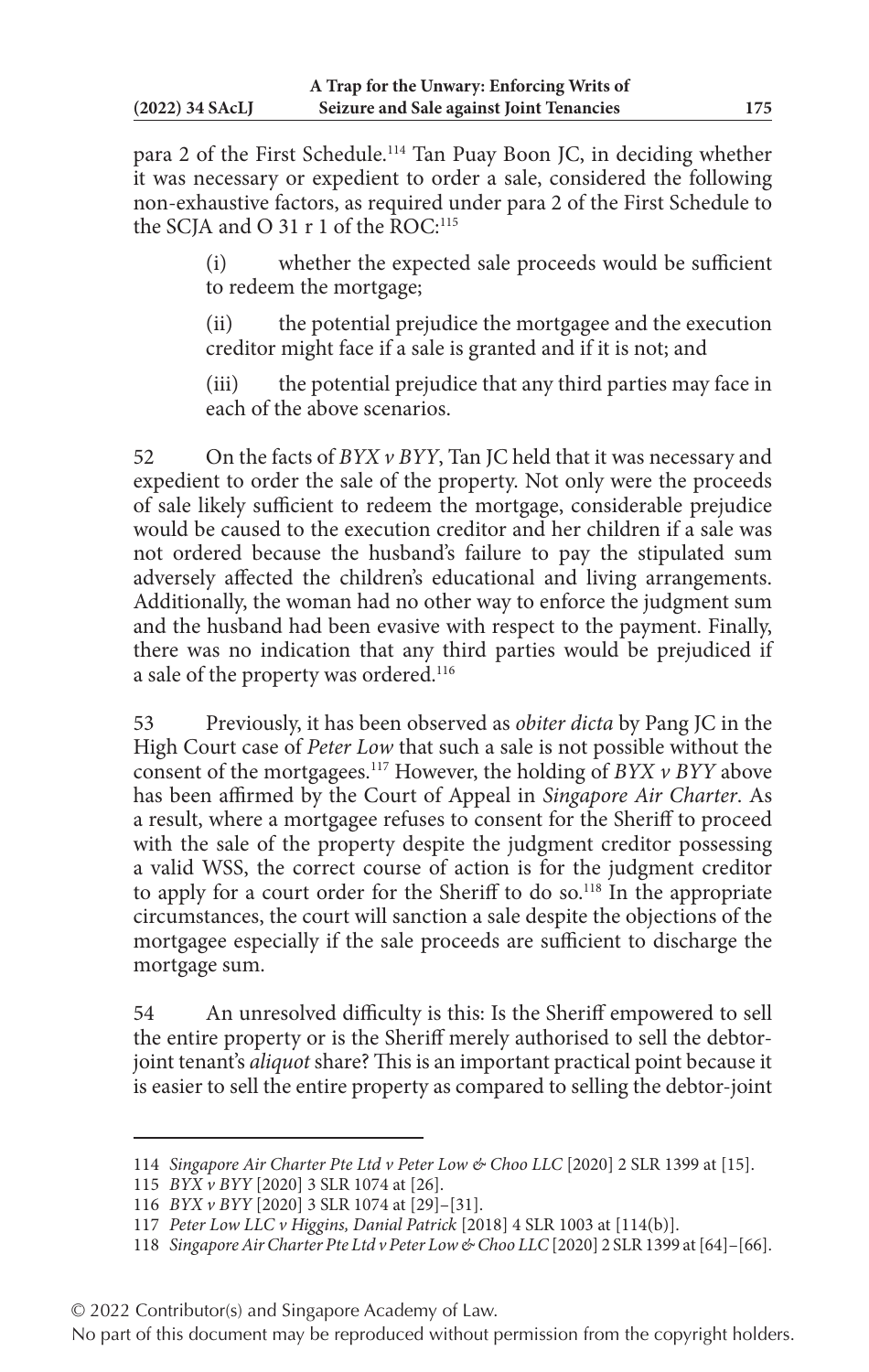tenant's *aliquot* share. It is envisaged that there may not be a ready pool of buyers wishing to buy the debtor-joint tenant's *aliquot* share and become tenants in common with a perfect stranger. With this difficulty, it may not be possible for the Sheriff to carry out the sale within a period of a year.

55 Unfortunately, *BYX v BYY* did not answer this question because that case did not deal with a joint tenancy. Section 135(1) of the LTA suggests that the interest to be sold by the Sheriff is the debtor-joint tenant's *aliquot* share because the provision reads:

> The interest in registered land which may be sold in execution under a writ *shall be the interest which belongs to the judgment debtor* at the date of the registration of the writ. [emphasis added]

56 Indeed, there is *dicta* by Pang JC in *Peter Low* that supports the view that the sale is merely confined to the debtor-joint tenant's *aliquot* share.<sup>119</sup> Pang JC observed that while the debtor-joint tenant's share is difficult to market to third parties and not likely to fetch a good price that did not mean the ability to sell the *aliquot* share was without value or utility. According to the learned judge, an application to sell may prevent dealings by the other "innocent" joint tenant so much so that the "innocent" tenant may settle the debt, buy over the debtor-joint tenant's share from the Sherriff or consent to the sale of the whole property by the Sheriff.120

57 With respect, there is a further possibility not considered by Pang JC in relation to the sale of debtor-joint tenant's *aliquot* share. If there is sufficient equity in the property and there are no third parties willing to purchase the debtor-joint tenant's *aliquot* share, the judgment creditor may consider, with full and frank disclosure to the Sheriff in order to ensure transparency, purchasing the debtor-joint tenant's *aliquot* share and becoming a tenant in common with the "innocent" joint tenant. Thereafter, the judgment creditor, as a tenant in common, may apply for a sale of the whole property pursuant to s 18(2) of the SCJA read with para 2 of the First Schedule. It should be noted that such applications for sale by a tenant in common are almost always allowed in Singapore. Generally, the court will allow such applications for sale by a tenant in common if it is necessary and expedient to do so, pursuant to s 18(2) read with para 2 of the First Schedule of the SCJA.121 However, there are

<sup>119</sup> *Peter Low LLC v Higgins, Danial Patrick* [2018] 4 SLR 1003 at [110]–[114].

<sup>120</sup> *Peter Low LLC v Higgins, Danial Patrick* [2018] 4 SLR 1003 at [114].

<sup>121</sup> See the case of *Su Emmanuel v Emmanuel Priya Ethel Anne* [2016] 3 SLR 1222 at [57] for the relevant framework and principles as to when it is "necessary and expedient". In that case, a sale was allowed. See also *Abu Bakar v Jawahir* [1993] 1 SLR(R) 865; *Chiam Heng Luan v Chiam Heng Hsien* [2007] 4 SLR(R) 305 and *Wong Kim Wan v (cont'd on the next page)*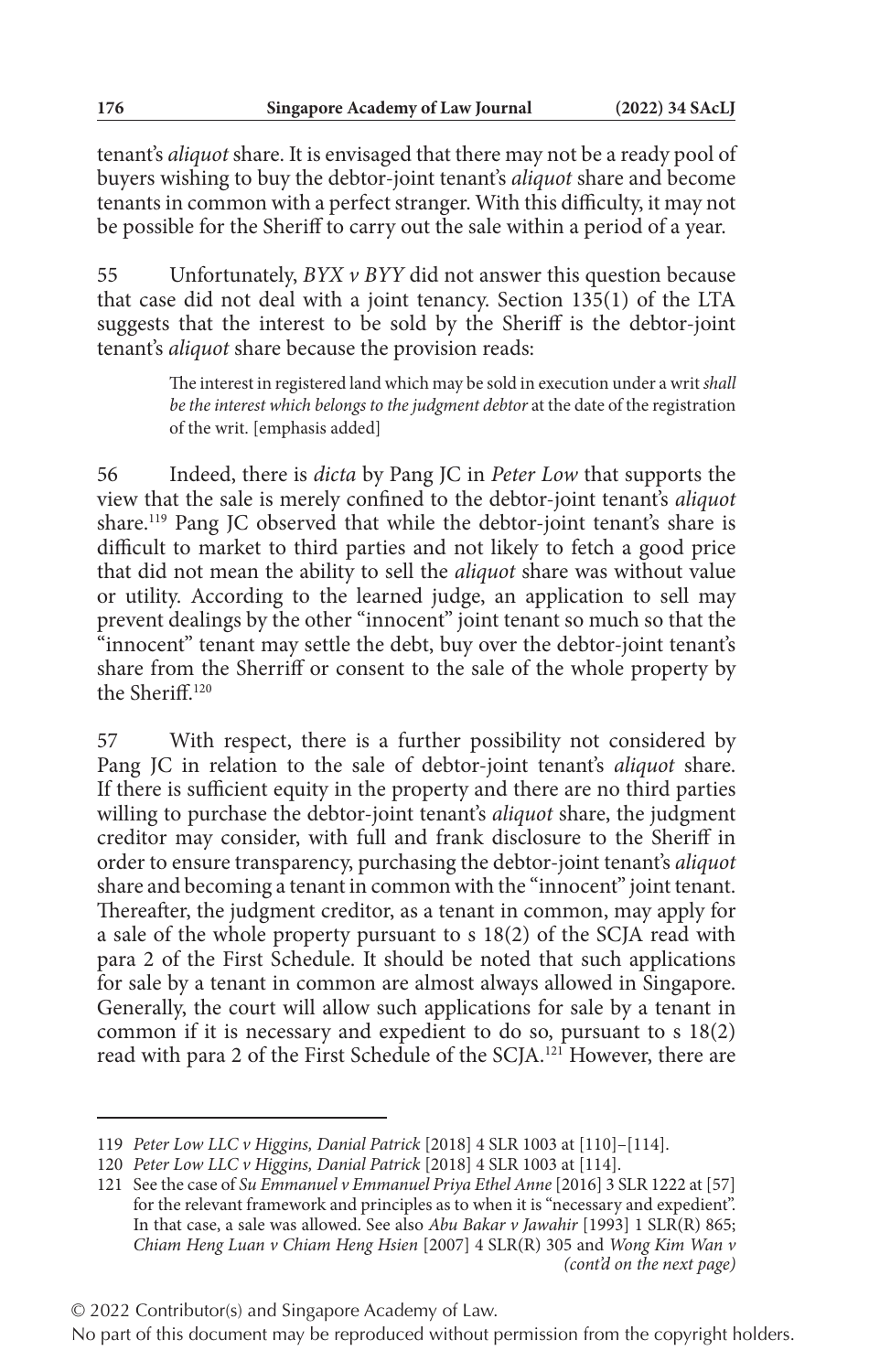cost implications of bringing such an application and the risk that court may deny the request to sell the property because it might be seen as a backdoor route to sell the entire property.

58 If there is sufficient equity in the property and the debtor-joint tenant's *aliquot* share is sold at a deep discount due to its unmarketability, this option might be a risky but worthwhile avenue for the judgment creditor to pursue especially if the registration of the WSS is about to lapse.

59 A possible solution to problem of the unmarketability of debtorjoint tenant's *aliquot* share is for the judgment creditor to apply to court for the mortgagee to sell the entire property pursuant to s 30(2) of the Conveyancing and Law of Property  $Act^{122}$  ("CLPA"). It should be noted that such an application is a prayer for the mortgagee to sell the *entire* mortgaged property and not just the debtor-joint tenant's *aliquot* share in the property. To succeed, the judgment creditor must persuade the court that it has *locus standi* pursuant to s 30(2) of the CLPA as a person entitled to the mortgage money or the right of redemption. Thus far, there is no case law which has allowed an application by a judgment creditor for the mortgagee to sell the property pursuant to s 30(2) of the CLPA in a situation where the debtor is a joint tenant.<sup>123</sup>

60 In summary, the following is the process in effecting a WSS. As the registration of the Form 96 Order only lasts a year, a judgment creditor must know that he or she only has a year to persuade the mortgagee or Sheriff to sell the relevant property. Thus, the judgment creditor should write to the mortgagee for the mortgagee to sell the property or consent to the sale of the property. If the mortgagee does not agree, the judgment creditor can nevertheless apply to court to compel the Sheriff to sell the property according to the framework in *BYX v BYY*. There is lingering uncertainty whether the Sheriff is empowered to sell the entire property or only the debtor-joint tenant's *aliquot* share. Further, the position is unsettled whether a judgment creditor may apply to court compelling the mortgagee to sell the entire property pursuant to s 30(2) of the CLPA.

*Leong Ong Meng Jerome Matthew* [2010] SGHC 318. *Cf*, *Nora Chia v Muthukrishnan Christopher Pillay* [1998] SGHC 96 where a sale was denied.

<sup>122</sup> Cap 61, 1994 Rev Ed. See also *BYX v BYY* [2020] 3 SLR 1074.

<sup>123</sup> Law Reform Committee, Singapore Academy of Law, *Report of Civil Remedies* (December 2020) at para 1.58 (Chairman: Kannan Ramesh J) which recommends that the law be reformed to allow a judgment creditor to compel the mortgagee to sell the property.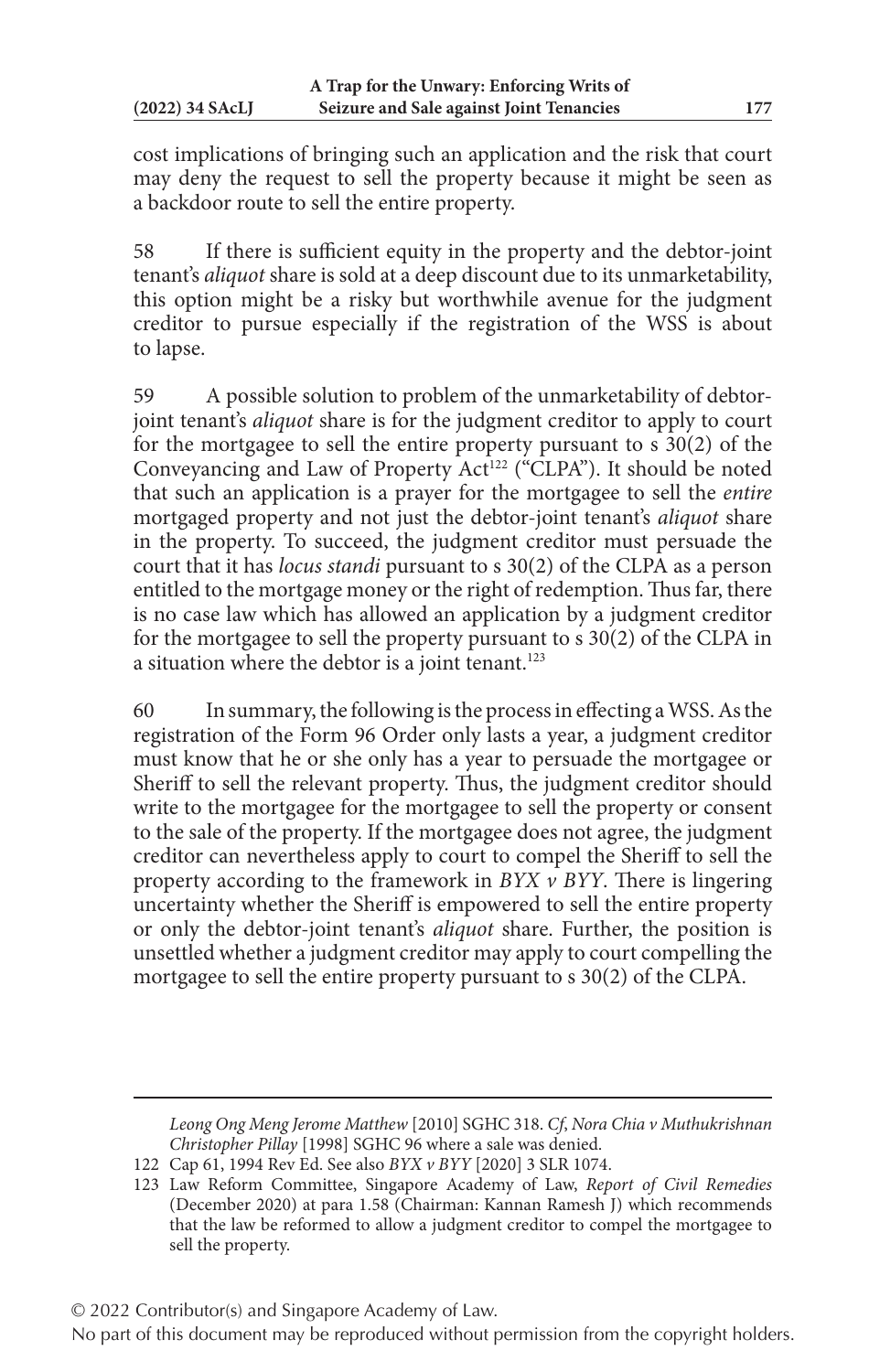### *C. Determining priorities*

61 Suppose a judgment creditor successfully effects a sale of the property by the mortgagee or convinces the Sheriff to do so. Who should be paid first if there is a surplus to the sale proceeds?

62 We first consider the priority of judgment creditors who have registered a WSS. According to *Singapore Air Charter*, the priority of WSSes registered against a judgment debtor's property rank in priority according to their respective dates of registration.<sup>124</sup>

63 What if there was a prior mortgage over the property? According to *Singapore Air Charter*, s 74(1) of the LTA provides for the application of the proceeds from the sale of the mortgaged property. First, the proceeds are applied to the payment of all costs and expenses incurred by the mortgagee who has exercised its power of sale. Next, it is applied in discharge of the mortgage money, interest and costs. Third, it is applied in payment of subsequent mortgages and charges. If there is a residue of the money received from the proceeds of sale, this is to be "paid to the person who appears from the land-register to be entitled to the mortgaged property in question".125

64 Prakash JA in *Singapore Air Charter* endorsed V K Rajah J in *United Overseas Bank v Chia Kin Tuck* holding that a judgment creditor who has a registered WSS is a "person who appears from the land-register to be entitled to the mortgaged property" in question.126 Thus, if there is surplus from the sale proceeds after paying off the costs and expenses of the sale and mortgages and charges over the property, the holder of a registered WSS is entitled to that surplus.

65 If the sale is by the Sheriff instead of by the mortgagee, the issue of priority should also be determined by the date of registration of the WSS. In other words, a judgment creditor may have a claim over the surplus of the proceeds if the WSS was registered prior to the sale of the property, so long as that registration is valid (*ie*, the registration must not have lapsed) when the property is sold.<sup>127</sup> This is because the Sheriff is entitled to sell the interest in the land pursuant to a WSS and apply the proceeds in satisfaction of the judgment debt before paying the judgment debtor. However, it is also for this very reason that a judgment

<sup>124</sup> *Singapore Air Charter Pte Ltd v Peter Low & Choo LLC* [2020] 2 SLR 1399 at [57], citing ss 132(1), 132(2) and 37(5) of the Land Titles Act (Cap 157, 2004 Rev Ed).

<sup>125</sup> Land Titles Act (Cap 157, 2004 Rev Ed) s 74(1).

<sup>126</sup> *Singapore Air Charter Pte Ltd v Peter Low & Choo LLC* [2020] 2 SLR 1399 at [59]–[60], citing *United Overseas Bank Ltd v Chia Kin Tuck* [2006] 3 SLR(R) 322 at [10].

<sup>127</sup> *Singapore Air Charter Pte Ltd v Peter Low & Choo LLC* [2020] 2 SLR 1399 at [60]–[61].